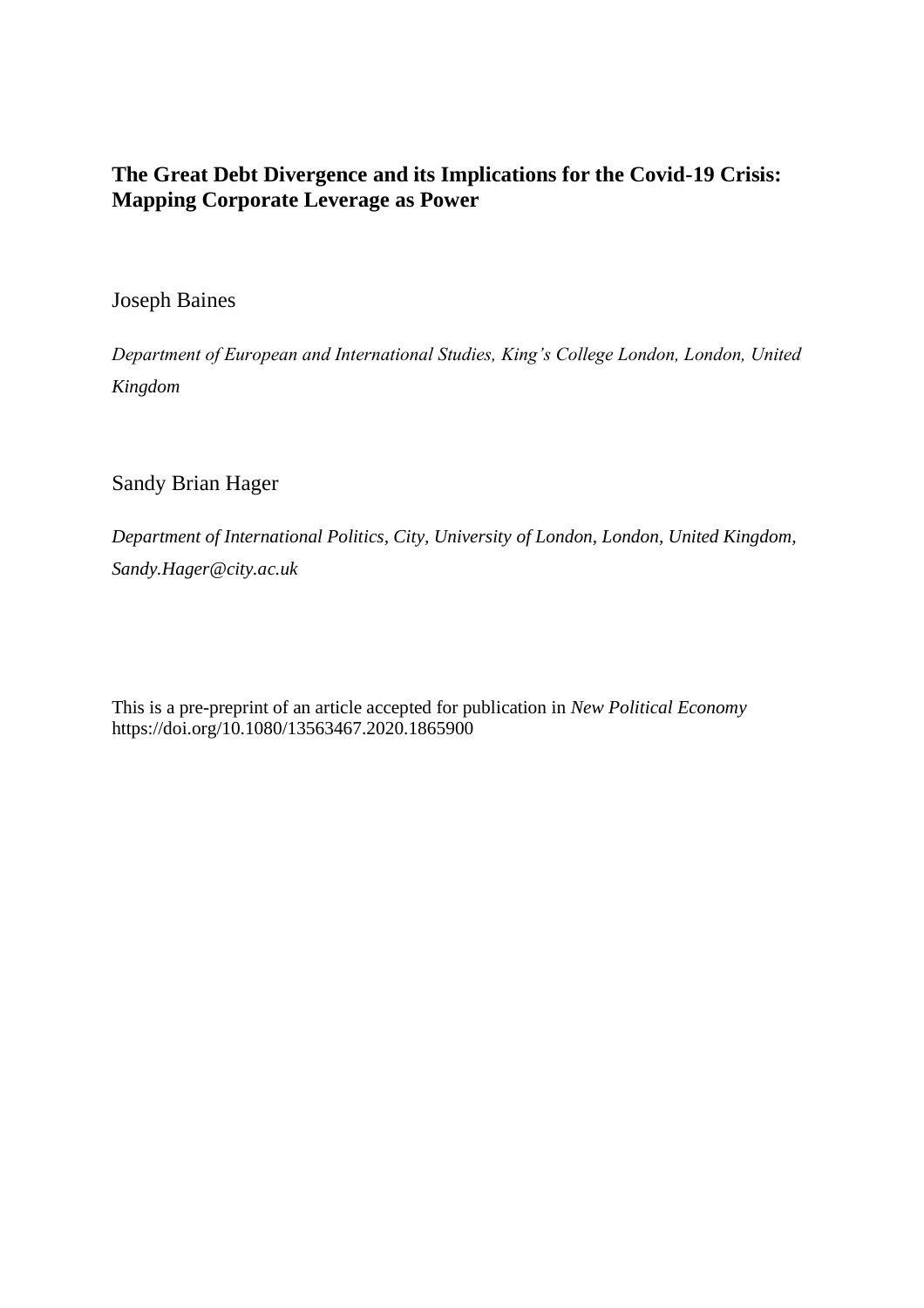## **The Great Debt Divergence and its Implications for the Covid-19 Crisis: Mapping Corporate Leverage as Power**

#### **ABSTRACT**

The COVID-19 pandemic has amplified longstanding concerns about mounting levels of corporate debt in the United States. This article places the current conjuncture in its historical context, analysing corporate indebtedness against the backdrop of increasing corporate concentration. Theorising leverage as a form of power, we find that the leverage of large non-financial firms increased in recent decades, while their debt servicing burdens decreased. At the same time, smaller firms experienced sharp deleveraging alongside increasing debt servicing costs. Crucially, smaller corporations also registered severe losses over this period, while large corporations remained profitable, and in fact doubled their net profit margins from the early-1990s to the present. Taken together, the results from our mapping exercise uncover a series of dramatic changes in the financial fortunes of large versus smaller firms in recent decades, a phenomenon we refer to as the *great debt divergence*. We explain this divergence with reference to the dynamics of power in the era of 'shareholder capitalism,' and we argue that the US political economy in the post-COVID 19 world is likely to resemble the pre-COVID 19 one, only with more market turmoil, more concentration, more inequality, and even less investment.

**Keywords**: corporate debt; leverage; concentration; power; shareholder value; COVID-19 crisis

I am the king of debt. I do love debt. I love debt. I love playing with it. (Donald Trump as cited in Harrison 2016, p. A5).

## **Introduction**

Long before the COVID-19 virus shook the world, concerns had been rising across the major economies over mounting corporate debt (Banerjee and Hoffman 2018, Çelik *et al*. 2019, IMF 2019, Lund *et al*. 2018). In the United States, observers were particularly concerned about the non-financial corporate sector, which saw its debt burden more than double from \$3.2 trillion in 2007 to \$6.6 trillion in 2019 (Federal Reserve 2020). Some claimed that corporate debt was a giant bubble eerily similar to the subprime mortgage market in 2007-8 (Cohan 2018, Wigglesworth 2019). In this increasingly perilous situation, they warned, a sudden shock was all that was needed to pop the bubble, setting off a wave of corporate defaults which would put the global financial system at risk of another meltdown.

That sudden shock has now come in the form of a global pandemic. The relentless spread of COVID-19 has left the global economy teetering on the brink of collapse. In an effort to contain the cataclysmic effects of the pandemic, the US federal government has implemented historically unprecedented stimulus measures (Cochrane and Fandos 2020). Meanwhile the Federal Reserve, in a move that would have been unthinkable to many in the pre-Covid world,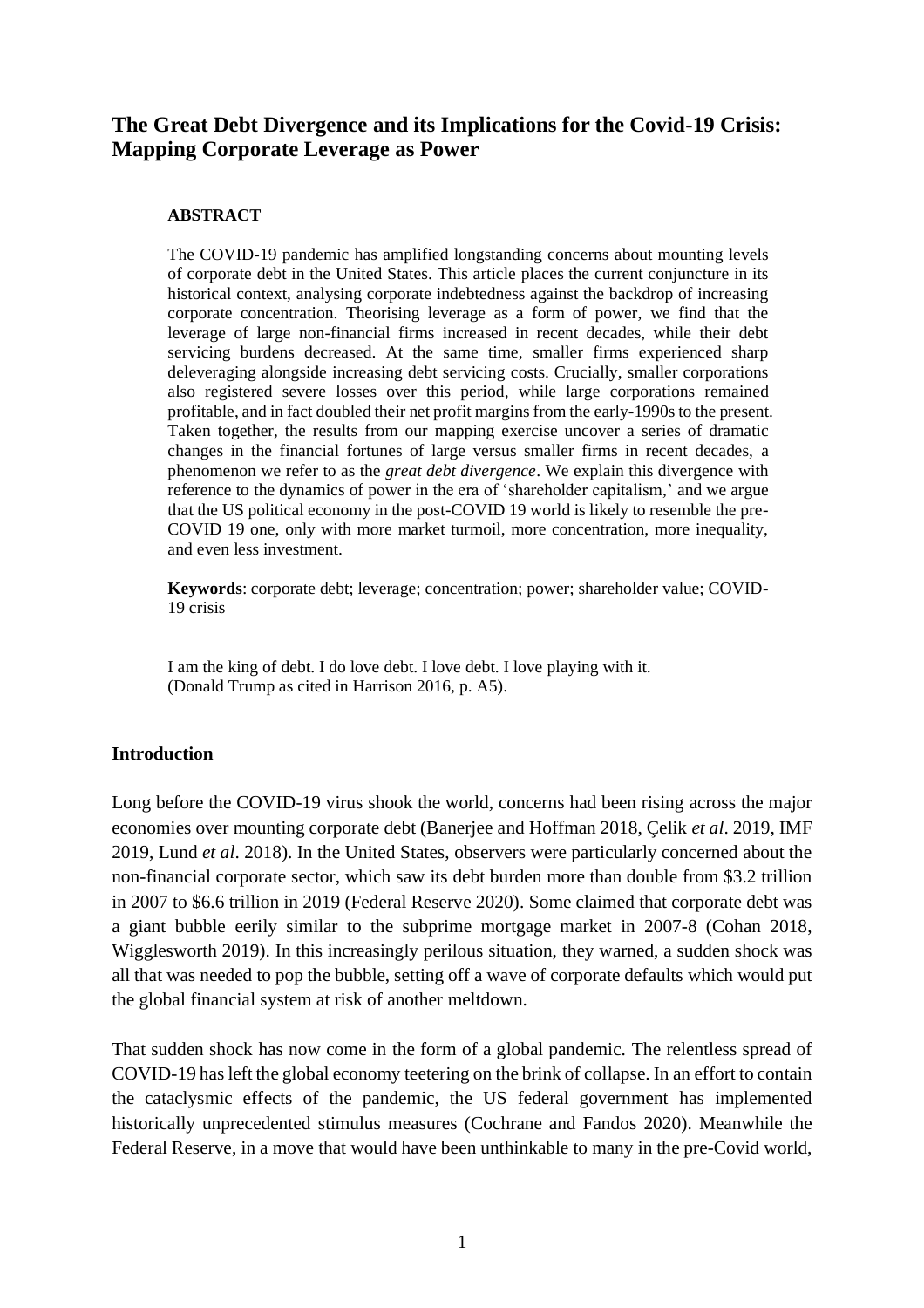has announced its intentions to purchase billions of dollars-worth of corporate bonds, from investment grade to junk, in order to prevent the seizing up of credit markets (Smialek 2020).

The current situation is fluid and uncertain, making even short-term projections about the consequences of the pandemic tenuous at best. In this article, we take a step back from the immediate tumult and situate the current conjuncture within its historical context. In particular, we examine the massive build up in debt against the backdrop of what we consider to be one of the most fundamental transformations of the US political economy in recent decades: increasing corporate concentration (see Hager and Baines 2020). With the largest corporations taking in greater shares of assets, revenues, and profits, we think it is worthwhile to map the disaggregate pattern of corporate indebtedness for firms of different sizes. Put simply, how do the debt burdens of large corporations compare to their smaller counterparts? Do large corporations use debt financing to magnify their clout? Or is borrowing a sign of weakness, a recourse for smaller firms trying to compensate for the competitive disadvantages associated with their diminutive size?

Though existing theoretical approaches timelessly equate debt with either strength or weakness, our aim is to develop a framework that can account for changes in the relationship between debt and power over time. To the extent that leverage boosts profitability, we claim that it also augments the power of the borrower. As a distinct form of power, leverage is about binding the fate of others to the borrower's success, but more importantly it is about moving markets, 'gearing' them toward the borrower's expectations, in ways that defy neoclassical economic expectations regarding the role of corporate debt in a system animated by competition between atomistic firms (Sgambati 2019, p. 292). Our empirical exploration of the power underpinnings of leverage builds on the capital-as-power approach propounded by Jonathan Nitzan and Shimshon Bichler (2009). Specifically, we use one of Nitzan and Bichler's quantitative proxies for the concentration of power, which draws on Michał Kalecki's (1938) work on the 'degree of monopoly.' As a measure of net profit margins (i.e. net profit to sales), fluctuations in the degree of monopoly register changes in power over time. Thus, we expect leverage, as a form of power, to increase in step with profit margins. It is important to stress that power in this approach is inherently relative. Our key prediction is that firms able to increase their leverage at relatively low borrowing costs simultaneously increase their power, as registered by their degree of monopoly.

In mapping the indebtedness of listed non-financial corporations disaggregated by size, our analysis yields some stunning results. What we find is that the leverage ratios, interest expenses, and effective interest rates of three categories of firms (large, medium-sized, small) increased steadily in the post-World War II period through the 1970s. Yet in recent decades, the financial structures of firms have moved in radically different directions. The leverage ratios of large and medium-sized firms increased from the mid-1980s to the present, while smaller firms have experienced sharp deleveraging over roughly the same period. Our analysis also shows that increasing leverage for large firms has been accompanied by decreasing debt servicing burdens, while decreasing leverage for smaller firms has gone hand in hand with increasing debt servicing burdens. Crucially, we find that during the postwar period, there was little to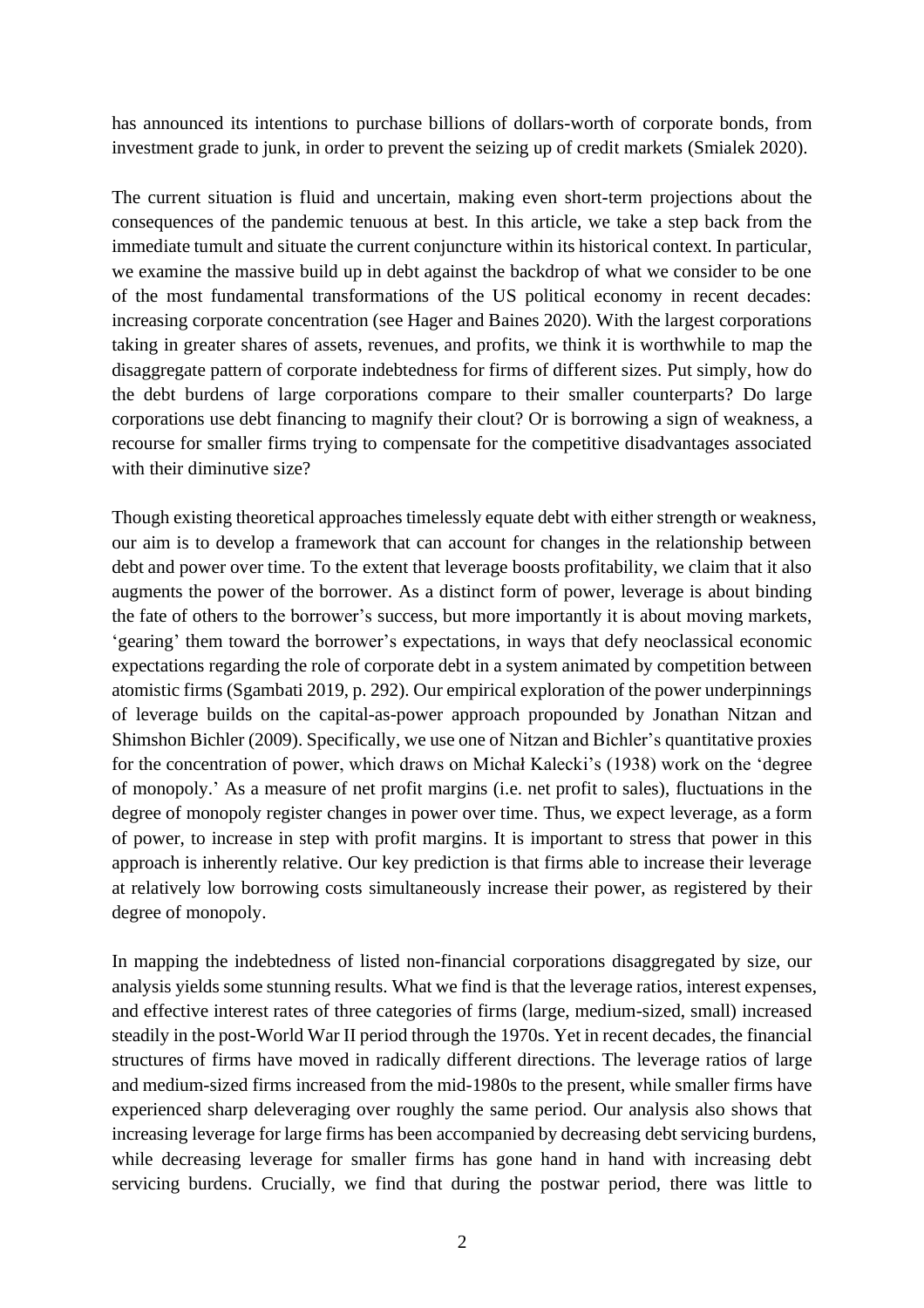distinguish firms of different sizes in terms of their net profit margins. But a dramatic change ensues around 1980, as smaller corporations begin to register severe losses, while large corporations remain profitable, and in fact, double their net profit margins from the mid-1980s to the present. In relative terms, our analysis indicates a rapid concentration of power in favour of large firms. Taken together, the results from our mapping exercise uncover what we refer to as the *great debt divergence*, a series of dramatic changes in the financial fortunes of large versus smaller corporations in recent decades.

How do we explain the debt divergence? We argue that any answer to this question must be attentive to the dynamics of power and concentration as they have unfolded in the era of 'shareholder capitalism' (Davis 2013, Krippner 2011). One of the hallmarks of the current era has been the rise of 'shareholder primacy' or 'shareholder value maximization,' which entails a shift in corporate governance away from retaining and reinvesting earnings to downsizing and distributing earnings (Lazonick and O'Sullivan 2000). Our research indicates that all firms regardless of their size are subject to pressures from financial markets to distribute earnings to shareholders in the form of dividend payments and stock buybacks. But because of concentration and oligopolistic market structures, small firms must constantly expand their productive capacity in order to compete with larger firms, while large firms can use their existing advantages to avoid such investment commitments and have indeed increasingly outsourced operations that do not fall within their core competencies. In short, there has been a tendency for large corporations to downsize and distribute and for smaller corporations to distribute but not to downsize. This dual imperative to satisfy shareholders and maintain investment has pushed firms in the bottom half of the US corporate hierarchy into acute financial vulnerability, as reflected in their rising interest expenses and consistently negative profit margins. The concentration of profits at the top of the corporate hierarchy and the growing financial distress of firms at the bottom are therefore two dimensions of the same transformation of power.

The rest of the article is organized as follows. In the first section, we review existing disaggregate approaches to corporate indebtedness. In the second section, we outline our own approach based on the notion of leverage as power. We then present evidence for the great debt divergence in the third section, mapping the long-term pattern of leverage ratios, interest expenses, interest rates, and net profit margins, for large, medium-sized and small firms. Our discussion in the fourth section relates the debt divergence to the dynamics of concentration in the era of shareholder capitalism. In the concluding section we consider the implications of our findings in light of the COVID-19 crisis.

## **Disaggregating Corporate Debt: A Review**

Before presenting our own theoretical and empirical analysis, we start with a brief review of the existing literature on the disaggregate dynamics of corporate indebtedness. Some of the earliest thinking on this topic can be traced back to the turn of the twentieth century. At that time, although developing distinctive approaches in different geographical contexts, Rudolf Hilferding (1910) and Thorstein Veblen (1904, 1905, 1923) came to more or less the same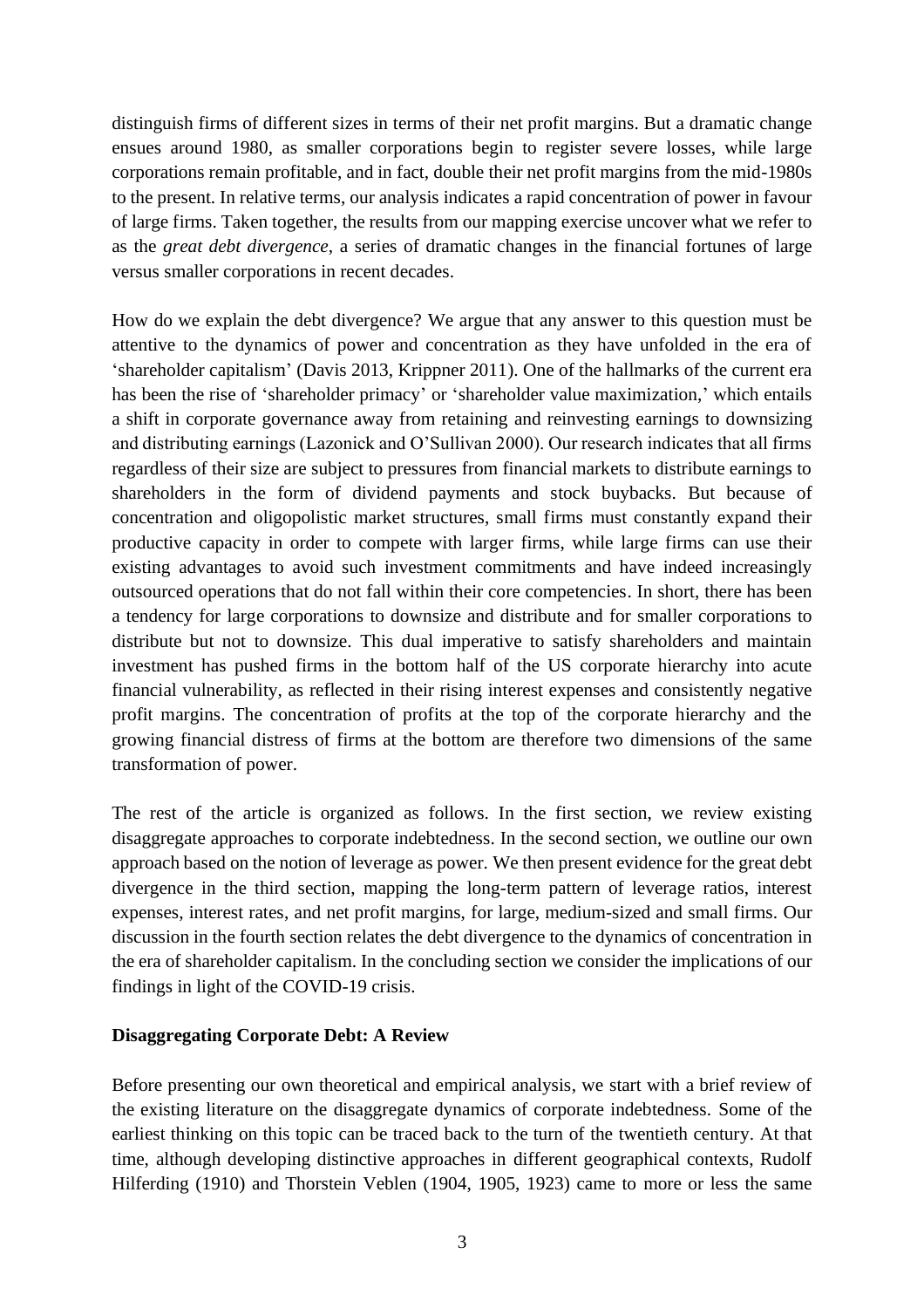conclusion: namely, that credit intensifies concentration by conferring a differential advantage on those firms that could access it. For Hilferding, the main advantage of credit is that it enables firms to expand productive capacity, lower prices, and increase their profit shares. For Veblen, firms do not borrow to expand productive capacity but to shorten turnover time and sell their products ahead of competitors (see also Forges Davanzati and Pacella 2014, p. 1057). Hilferding and Veblen both argued that firms with the ability to borrow grow larger and gain market shares, while smaller firms without access to credit are driven out through acquisition or bankruptcy. Eventually, this competitive struggle culminates in the formation of monopolistic market structures. In key sectors, a few giant firms coordinate and collude with each other and with their creditors, curtailing investment, engaging in monopoly pricing and securing high profits.

Hilferding and Veblen did not have at their disposal reliable data that would allow them to empirically substantiate their arguments about the role of corporate borrowing in fuelling concentration. But a couple of decades later Josef Steindl (1945, 1952) would add crucial insights by making use of newly available firm-level data. Critiquing the Marshallian theory of the firm from a Monopoly Capital perspective, Steindl maintained that small firms are at a competitive disadvantage in a capitalist system based on large-scale production. To stay afloat in these inhospitable conditions, small firms are forced to access credit, but precisely because of lower and more volatile profits, the borrowing costs of small firms are considerably higher than for large firms. Small firms are therefore faced with an impossible dilemma. They try to overcome the technical disadvantages of small size with debt, yet those same technical disadvantages make borrowing costly, as small firms '…are driven to supplement their own capital by extensive short term borrowing at unfavourable terms' (Steindl 1945, p. 21). At the same time, due to their monopoly positions, large firms enjoy high and stable profit margins, allowing them to avoid borrowing (Steindl 1952, p. xv, Karwowski 2014, p. 93). Thus, in contrast to Hilferding and Veblen, Steindl maintained that borrowing is a desperate recourse for small firms, rather than a tool that facilitates the market dominance of large firms. To support these arguments, Steindl cites snapshots of data from the 1930s. With these data, Steindl was able to establish that assets and profits are concentrated in favour of large firms, while loss-making and mortality rates are much higher for small firms. Most importantly, Steindl also shows that the leverage or 'gearing' ratio (assets-to-equity) decreases with firm size, and that borrowing costs decrease with the total amount of debt being issued.

The next significant breakthrough in research on disaggregate dynamics of corporate debt came from an unlikely source: the mainstream corporate finance literature. In the 1970s what became known as the 'business risk hypothesis' emerged as an addendum to the famous theorem of Franco Modigliani and Merton Miller (1958). In their original formulation, Modigliani and Miller (1958, p. 268) proposed that the market value of a firm is independent of its capital structure, or its precise mix of debt and equity. This suggests that it is impossible for firms to use debt financing as a way of bolstering their market value. So long as we assume Marshallian (i.e. perfect) competition and efficient financial markets, the price mechanism, operating through investor arbitrage, will always eliminate any temporary advantage derived from the use of leverage (see also Baskin and Miranti Jr. 1997, p. 16, Pollin 1986, p. 210). Put simply,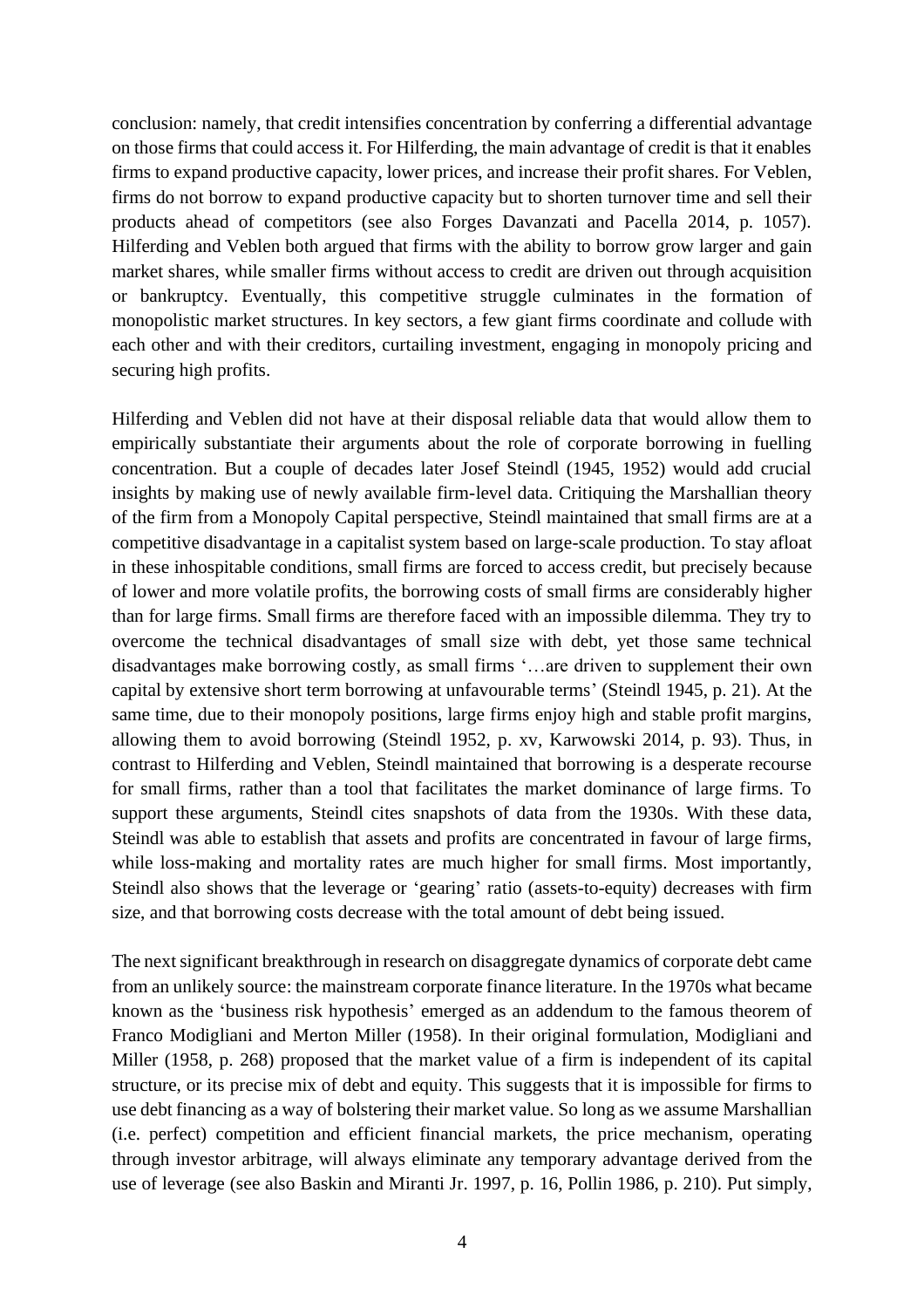when atomistic firms increase their leverage (i.e. their debt relative to equity), the price of shares is expected to fall relative to bonds, investors will then switch to buying equities, bringing debt back into line with equity.

Proponents of the business risk hypothesis argued that the market power of large firms invalidates the restrictive assumptions of the Modigliani-Miller theorem (Gale 1972, Hurdle  $1974$ ).<sup>1</sup> According to the hypothesis, large firms have higher and less volatile profits and therefore lower risk in terms of the business environment in which they operate (Bowring 1990, pp. 140-1). Lower business risk enables large firms to take on more financial risk in the form of leverage. In contrast, small firms face lower and more volatile profits and therefore must compensate for increased business risk with lower levels of financially risky leverage. Once market power enters the picture, Modigliani and Miller's assertions about the unimportance of leverage are called into question. Yet as Bowring (Ibid., p. 140) documents, empirical evidence relating to the business risk hypothesis is ambiguous (see also Showalter 1999, p. 232). Using regression analysis, some studies have found a positive association between market power and leverage (Bowring 1990; Gale 1972), others a negative association (Hurdle 1974, Sullivan 1974), and still others no association at all (Melicher *et al.* 1976).<sup>2</sup>

The work of Hyman Minsky (1982, 1986) represents another advance in thinking about corporate indebtedness. In his 'financial instability hypothesis' (FIH), Minsky emphasized the importance of the financing decisions of the non-financial corporate sector to explain fluctuations in the business cycle (Pedrosa 2019, p. 1501). Countering neoclassical dogma, Minsky (1982, p. 19) famously asserted that '...instability results from the normal functioning of a capitalist economy,' and followed Keynes in emphasizing the role of investor expectations in driving this de-stabilizing tendency (Pollin 1986, p. 217). For non-financial corporations, an upswing in the business cycle brings sustained profits, which fuel optimism regarding future profits and, in turn, lead to a debt-financed investment boom. At the height of the investment frenzy, more firms resort to Ponzi financing regimes as their cash inflows are not sufficient to cover interest payments or principal.<sup>3</sup> The build-up of risk in the financial system eventually reaches a limit, Ponzi firms are forced into default, precipitating a debt-deflationary crisis.

Despite the growing popularity of Minsky's ideas since the global financial crisis, there have been only a few firm-level empirical studies that have explored the validity of the FIH. A recent study by Leila Davis *et al.* (2019) employs Minsky's tripartite classification of financing regimes (hedge, speculative, and Ponzi) to assess the evolution of financial fragility within the US non-financial corporate sector. They find that the share of firms classified as Ponzi has been increasing since the 1970s and that the incidence of Ponzi financing regimes is concentrated among smaller firms (see also Davis 2016, 2018). Another exception to the paucity of empirical research on the FIH is a study by Ítalo Pedrosa (2019), which also focuses on the US nonfinancial sector. Like Davis *et al*., Pedrosa finds that the incidence of Ponzi finance is concentrated among small firms. Crucially, Pedrosa also reports that small firms have been deleveraging even as their debt servicing costs increase, and that large firms have been increasing their leverage and decreasing their debt servicing costs.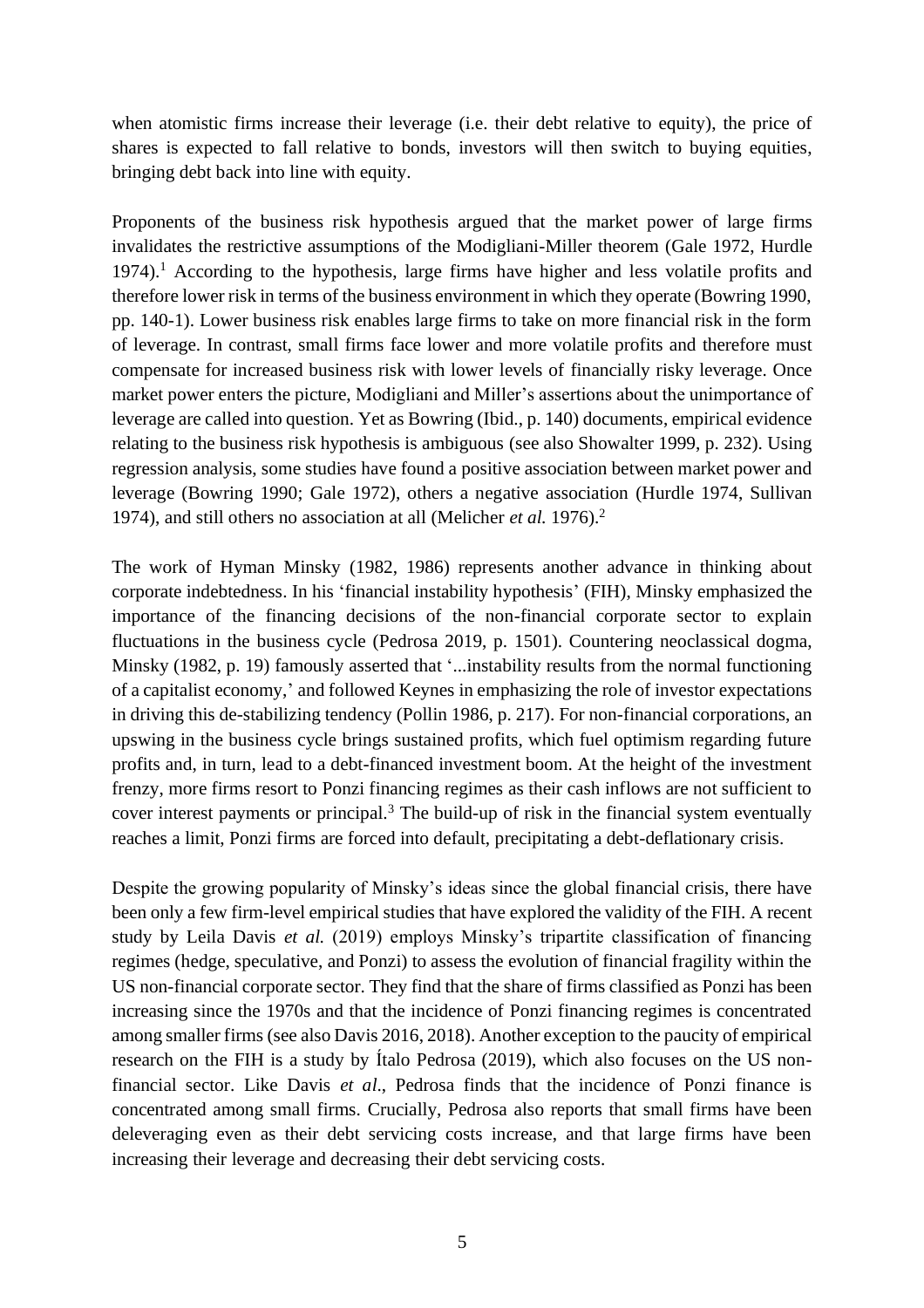These studies put Minsky's tripartite classification of financing regimes to effective use, but as the authors acknowledge, their main findings in fact run counter to the predictions of the FIH. Davis *et al.* (2019, p. 558) note that increasing financial fragility since the 1970s (as proxied by the increasing prevalence of Ponzi finance) has been accompanied, in the aggregate, by a *slowdown of investment*, not an investment boom as the FIH predicts. Pedrosa (2019, p. 1520) points out that while the FIH assumes that increasing leverage will lead to a deterioration of financing regimes, his own analysis shows that in the case of large firms the opposite is true. Put simply, Minsky's FIH cannot account for the disaggregate findings of these studies. This should not surprise us. In modelling financial stability on the assumption of the 'representative firm,' the FIH assumes away any differences between firms, including differences in their size (Pedrosa 2019, Toporowski 2008, 2012).

To recap, the existing literature presents us with two different views. On the one hand, Steindl drew on data from the 1930s to argue that small firms resort to credit as a way of compensating for their competitive disadvantages. On the other hand, Hilferding and Veblen, as well as proponents of the business risk hypothesis, claim that debt is used by large firms to assert their dominance, a view that aligns with the findings of recent studies that employ Minsky's tripartite classification of financing regimes. The tension arises from conflicting conceptions of the relationship between debt and profit. For those that see debt as weakness, high and stable profits allow large firms to shield themselves from the risks of leverage, while for those that see debt as strength, high and stable profits allow large firms to neutralize certain risks to enable debt financing. What is lacking in existing theorizations is a clear specification of the conditions under which these assumptions hold, and crucially, whether these conditions might change over time. Existing theories timelessly equate debt with either weakness or strength without considering whether the relationship between debt and power might itself be subject to transformation. Before presenting our disaggregate mapping of corporate debt, we clarify these issues by developing our own understanding of the linkages between debt, leverage, profit, and power.

## **Debt as Leverage, Leverage as Power**

In developing our own conceptual framework, we begin by defining some key terms, starting with debt and leverage. Though these two terms are often used interchangeably, it is worth considering whether it is possible to differentiate them. In a critical evaluation of theories of banking, Stefano Sgambati (2019) offers some general criteria for distinguishing debt from leverage. According to his schema, debt is borrowing for the payment of expenditures and the settling of obligations, while leverage is borrowing to invest in assets with the aim of making profits in the future. These definitions have intuitive appeal and can be illustrated with simple examples. A person who owns nothing but the ability to work and uses credit cards to make ends meet is, by these criteria, indebted. But a person who borrows to buy several residential properties, live off the rental income and 'flip' the properties for a higher price in the future, is engaged in leveraging. Just a small step is required to link this conceptual distinction to power: debt is a burden and therefore a weakness, while leverage empowers the borrower, in Sgambati's (2019, p. 292) words, '…to gear the market towards meeting our expectations.'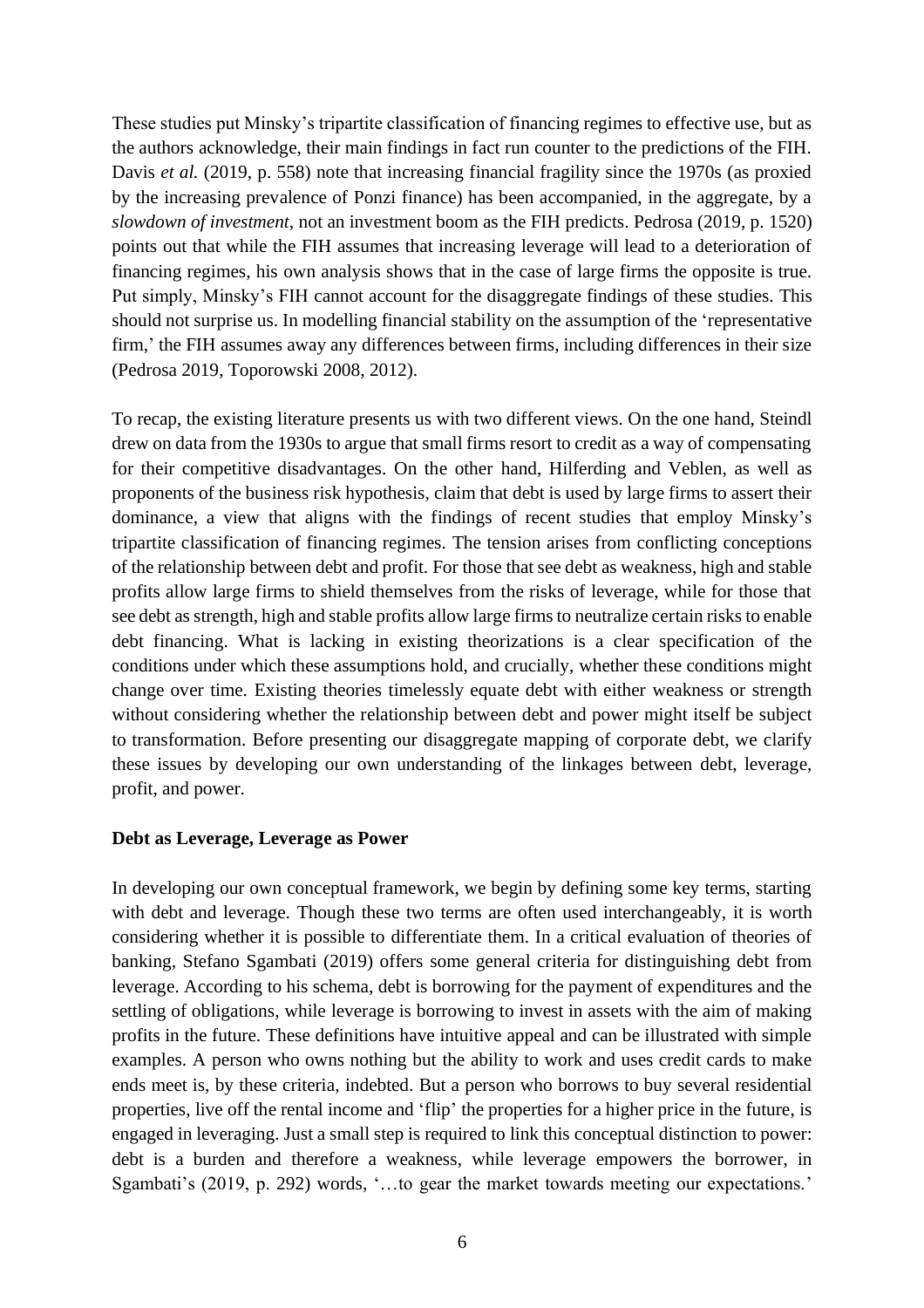Returning to our previous example, leverage may allow the investor to corner the market in residential property so that they can raise rents, sell the property at inflated prices, and bolster their negotiating position with creditors in the event of a market downturn.

In this framework, debt is distinguished from leverage based on the intent of the borrower. The credit card debtor borrows with the clear intention of making a payment and the property tycoon of making a profit. When dealing with abstract examples involving individuals these differences in intent are clear. But in practice the precise intentions behind borrowing become harder to pin down, especially when dealing with complex entities like corporations. For one thing, companies borrow with the intent of both covering expenses *and* investing in assets. In a company's financial statement, there is no clear way of parsing these motives and delineating which segments of debt have been incurred for the day-to-day running of the company, and which have been incurred for 'gearing' markets towards meeting the company's expectations of future profitability. More fundamentally, the overarching goal of any capitalist entity is to make a profit. Since the incurrence of operating expenses is a necessary part of realizing this goal, and since the generation of profit from investments is never assured, any form of borrowing can be taken *ex ante* to be a source of potential vulnerability (debt) or a source of potential power (leverage).

Building on the capital-as-power (CasP) framework propounded by Jonathan Nitzan and Shimshon Bichler (2009, p.312), we suggest that leverage can only be understood in terms of its effects. Accordingly, in our empirical analysis we shift away from the *ex ante* intentions behind borrowing and instead focus on its *ex post* outcomes. Put simply, all corporations borrow with the ultimate intention of making profits, but leverage constitutes a form of power only insofar as its use results in enhanced profitability. In other words, to the extent that leverage boosts profitability relative to other companies it also augments the power of the borrowing entity. And one of the most effective ways to use leverage in the service of profitability is to increase borrowing while at the same time keeping debt servicing (i.e. interest) expenses comparatively low. The ability to expand leverage at a minimal cost is something of a holy grail for those seeking to use debt financing to bolster their bottom line.

One of the quantitative proxies Nitzan and Bichler (2002, p. 339) develop to measure the concentration of corporate power draws on Michał Kalecki's (1938) work on the 'degree of monopoly' (see also Bichler and Nitzan 2006, pp. 54-55, Hager and Baines 2020, pp. 283-285, Nitzan and Bichler 2009, pp. 50-1). As a measure of net profit margins (i.e. net profit to sales), the degree of monopoly gives us a quantitative proxy for the relative power of corporations. Put simply, the higher the relative degree of monopoly, the greater the implied relative power. Fluctuations in the degree of monopoly register changes in power over time, and thus, if leverage is indeed a form of power, we should expect it to increase in step with relative profit margins. Note that we are not making any definitive claims about the causal relationship between leverage and profit margins. In our view, leverage *is* power only insofar as it is associated with enhanced net profit margins, and so the relationship between the two is necessarily co-constitutive. Leverage enables firms to boost profits and gain market shares, just as high profits and market shares enable firms to borrow on favourable terms in order to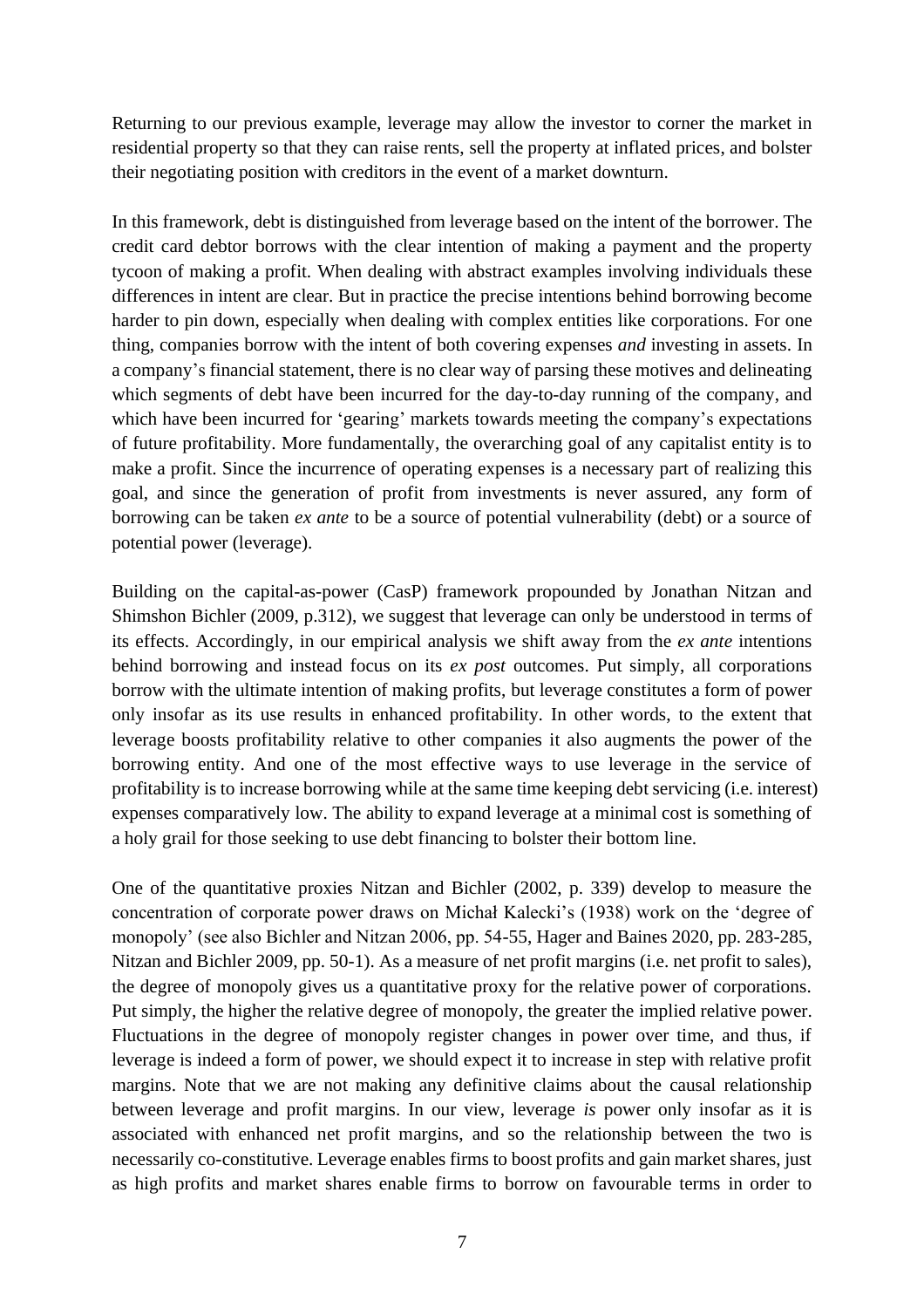increase their leverage. While it is true that a firm can enjoy healthy profit margins without leverage, it is nonetheless difficult for a firm to engage in leveraging, at least in any significant way for a sustained period of time, without healthy profit margins.

Some recent literature on banking offers clues as to how we can think about the relationship between leverage and power in the non-financial corporate sector. One approach emphasizes the structural aspects of this power, through which leverage entails binding the fate of others to your own financial success, as in the case of 'too big to fail' banks (Konings 2018). Another approach is agency-centred, analyzing the ways in which leverage allows borrowers to actively shape market outcomes (Knafo 2020, pp. 92-3). This agency-centred approach is reflected in Sgambati's(2019, p. 292) aforementioned analysis of how leverage can be used to gear markets toward our expectations by helping a firm increase market share, buy up competitors, affect market prices and boost rates of return (see also Di Muzio and Robbins 2015). Leverage in this sense is, as Hilferding and Veblen recognized long ago, about gaining an advantage over rivals in order to assert dominance within the market. Under competitive conditions, we might expect non-financial firms to borrow only when lacking the internal funds needed to expand their productive capacity. But the use of leverage as power defies these expectations. A classic example of a powerful company leveraging in this way is Apple Inc., which has billions in cash piles but has nonetheless borrowed billions in financial markets over the past decade, not for productive investment, but in order to boost its share price through dividend payments and stock buybacks (see Foroohar 2017, pp. 1-3).

Finally, it is important to stress that our definition of leverage as power is figurative (Nitzan and Bichler 2009, pp. 312-3). Sympathetic critiques of the CasP framework note that it tends to privilege quantitative metrics of power in ways that abstract from the concrete practices of power and how these vary across time and space (Knafo *et al*. 2013). Thus, in order to determine whether leverage is power, we must examine not only its association with net profit margins, but also its specific articulations within different institutional, regulatory and policy contexts. Establishing these linkages is an inherently speculative exercise, and its validity hinges on our abilities to tell a 'scientific story  $-$  a systematic historical analysis that convincingly ties the quantities and qualities of capitalist power' (Nitzan and Bichler 2009, p. 313). Space constraints compel us to privilege the quantitative side of this story-telling endeavour. We nonetheless think that our mapping exercise complements existing accounts of the qualitative history of leverage as power in the non-financial corporate sector (see Knafo and Dutta 2016). The disaggregated findings of this study may also serve as a starting point for further in-depth investigations of the complex social and institutional manifestations of leverage as power. With these conceptual claims in mind, we now turn to our empirical mapping of the pattern of indebtedness for firms of different sizes.

## **The Debt Divergence**

Our analysis relies on Compustat, a comprehensive database of financial information on listed companies. In the accompanying appendix, we discuss the filtering procedures followed to obtain our sample of firms. Here we preface our analysis by addressing an important question: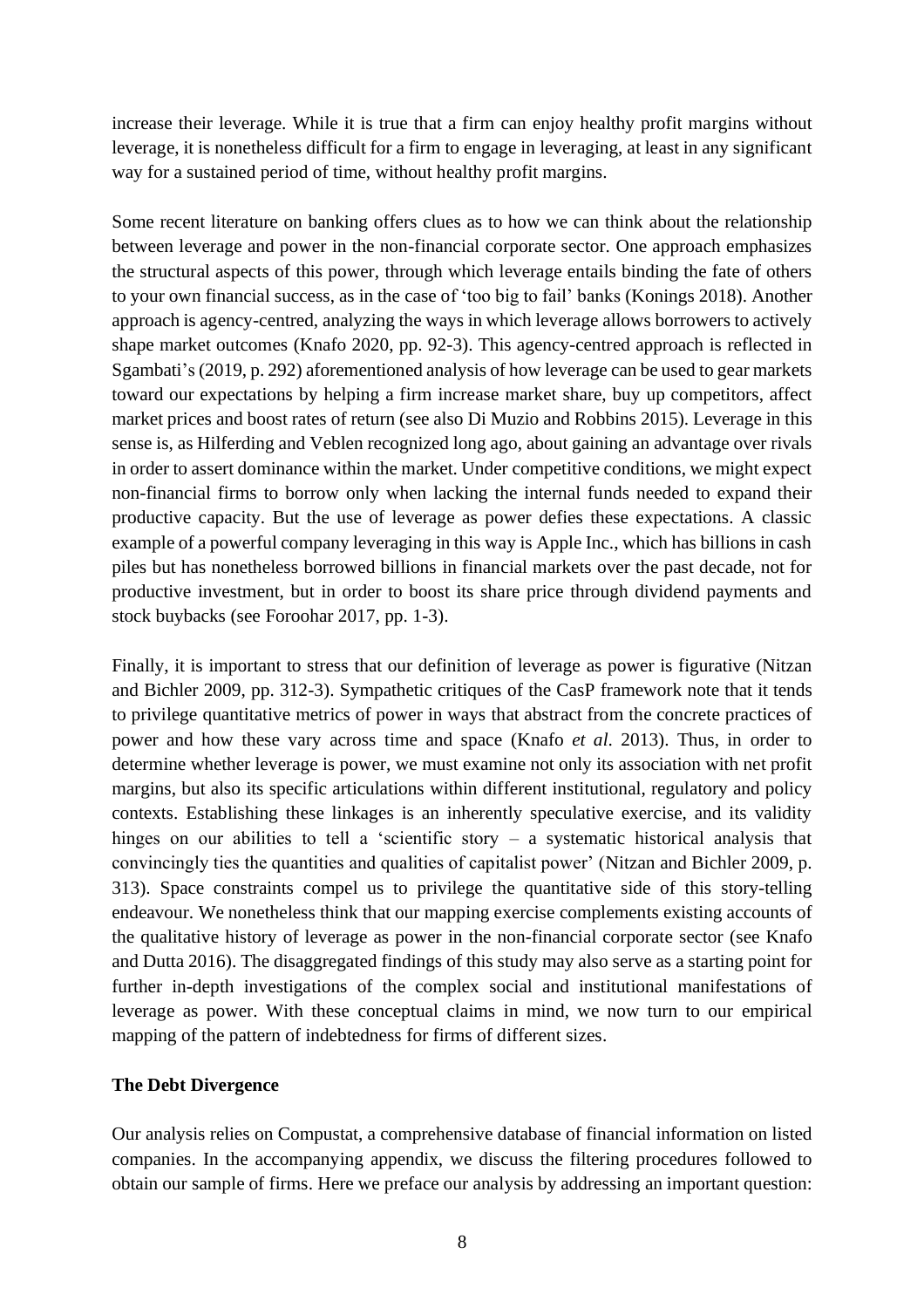to what extent does an examination of firms listed on the stock market actually allow us to capture meaningful differences in firm size (see also Hager and Baines 2020)? After all, going public is normally associated with large corporations, and so our Compustat sample does not encompass the millions of smaller businesses not listed on the stock market. The exclusion of unlisted firms from our sample means that we are unable to disaggregate the pattern of indebtedness for the business sector as a whole.

Despite these limitations, we maintain that Compustat data is useful because the variation in the size of listed corporations is much greater than often assumed. To illustrate, in response to the COVID-19 crisis, the Federal Reserve has introduced emergency lending facilities, dubbed the Main Street Facilities, aimed at small and medium-sized companies. In order to qualify for assistance under the Main Street Facilities, a company must have revenues in 2019 of less than \$5 billion (Labonte 2020). By this yardstick, 84 per cent of the firms in our Compustat sample would qualify as small and medium-sized. More restrictive criteria for defining small businesses are offered by the U.S. Small Business Administration (SBA). The maximum amount of annual revenues a company can have to be considered small by SBA (2019) standards varies from sector to sector and ranges from \$1 million to \$41.5 million. In our Compustat sample for 2019, 14 per cent of companies had revenues of less than \$1 million and over a quarter had revenues of less than \$41.5 million. The main point we want to stress is that our analysis of listed companies does not just compare very large firms to giant ones.

With this in mind, Panel A in Figure 1 presents a standard measure of corporate leverage, the debt-to-capital ratio (Graham *et al.* 2015; Welch 2011), for three categories of US firms ranked by annual revenues. Specifically, the figure shows leverage ratios for the top 10 per cent, a proxy for large firms, those in the fifth to ninth decile, a proxy for medium-sized firms, and the bottom 50 per cent, a proxy for small firms. From the mid-1950s to the late-1970s we see that the leverage of all three categories steadily increases. The leverage ratio of the bottom 50 per cent peaks at 0.50 in 1978. Small firms then begin to deleverage from 1979 to the present, though their average debt-to-capital ratio has increased slightly since 2004. In the 1980s, leverage ratios of the top 10 per cent and fifth to ninth decile move sideways before surging to their peak in the early 1990s. Since then, the leverage ratios of large and medium-sized firms have moved sideways, both hovering at around 0.5.

In addition to leverage, we disaggregate debt servicing costs. Panel B in Figure 1 shows interest expenses as a percentage of revenues for our three categories of firms. Here we see that interest expenses climb for firms of all sizes from the mid-1950s to the early 1990s. Yet over the most recent three decades, the interest expenses of firms of different sizes have diverged markedly. Large firms have seen their interest expenses fall dramatically from 3.9 per cent of revenues in 1991 to 1.9 per cent in 2019. Medium-sized firms have also seen their interest expenses fall, though not nearly as much as for large firms. What is remarkable is that the interest expenses of small firms have been increasing over the same period, reaching 5.9 per cent of revenues in 2019, over triple the debt servicing burden of large firms.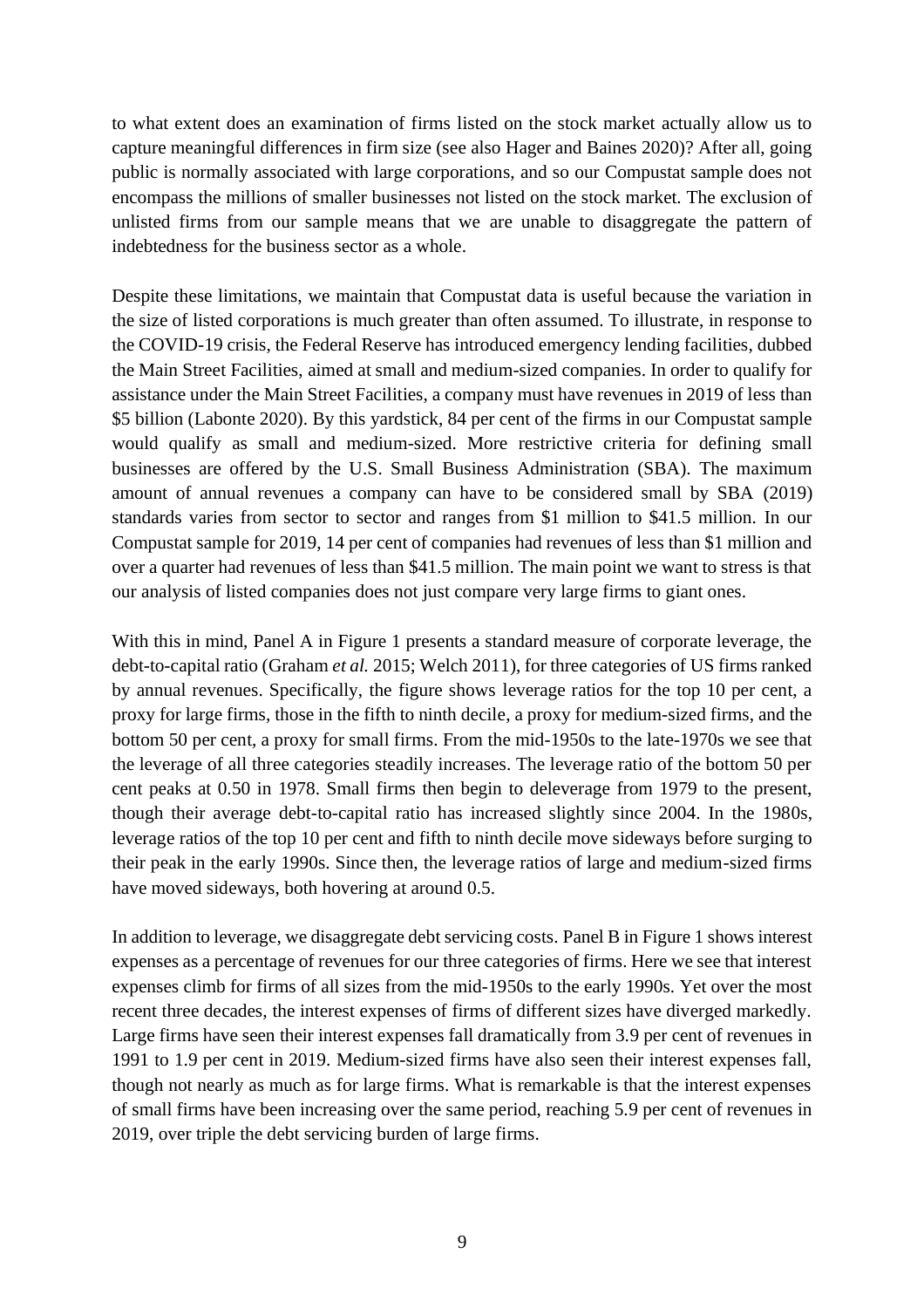

**Figure 1. Leverage, Indebtedness and Profitability among US Non-Financial Firms** Note: Data are presented as 5-year trailing averages. Capital is calculated as the sum of total debt and shareholders' equity. Total debt is calculated as the sum of long-term debt and debt in current liabilities. Shareholders' equity is calculated by subtracting total liabilities from total assets. Source: Authors' elaboration of data from Compustat through WRDS.

Another way of assessing costs is to look at the interest rate on firms' existing stock of debt. Panel C in Figure 1 shows the effective interest rate for our three company categories. Again, we see a familiar pattern, with synchronicity in the post-World War II era giving way to divergence in recent decades. Interest rates climb steadily for all firms from around three per cent in the mid-1950s to a peak of around 11 per cent in the mid-1980s. From the mid-1980s to the present, interest ratesfall for all firms, but the rate of decrease has been highly differential. Large firms see their cost of borrowing fall to 3.9 per cent, medium-size firms to 5.1 per cent, and small firms to 7.8 per cent. The onset of the dramatic divergence in the financial structures of large and small firms coincides with the 'Volcker Shock,' a decisive event in the history of US monetary policy, which saw then Federal Reserve chair Paul Volcker engage in an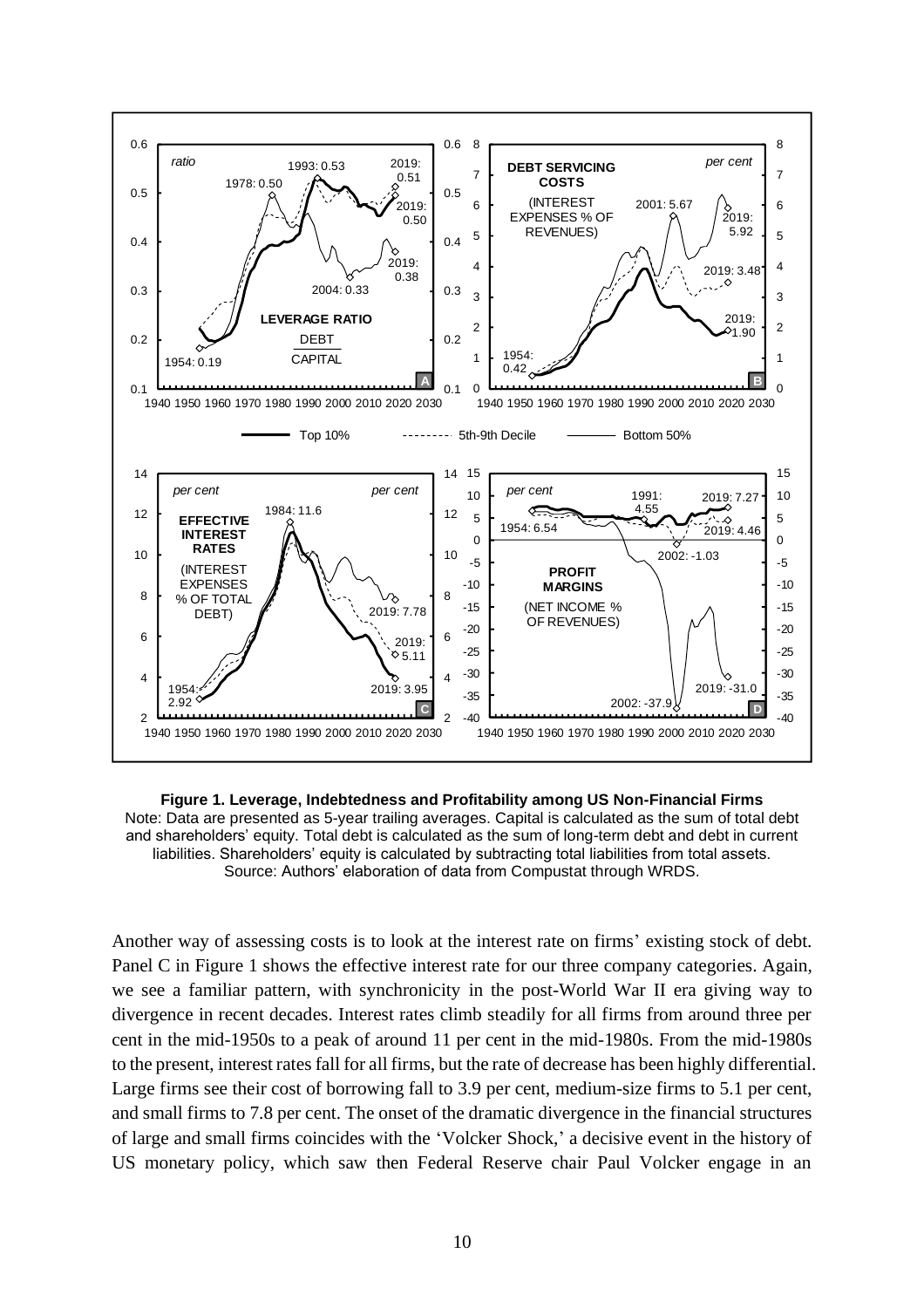inflation-fighting crusade by raising prime lending rates above 20 per cent in the early 1980s (Hager 2012). The Volcker Shock is often portrayed as precipitating a shift in the balance of class forces in the neoliberal era, empowering capital over labour, and financial corporations over non-financial corporations (Duménil and Levy 2004, 2011, Panitch and Gindin 2012). What gets lost in these aggregated accounts of capital is the fact that the sharp spike and subsequent decline in interest rates also ushered in a profound shift in fortunes within the nonfinancial corporate sector. As debt servicing costs continue to rise for small firms, the only thing that appears to be keeping them afloat is the wall of cheap money that has become an endemic feature of our crisis-ridden era.

Taken together, these data in Panels A-C bring to light what we refer to as the *great debt divergence*: a dramatic shift in the disaggregate pattern of corporate indebtedness in recent decades. In the postwar period there was little to distinguish small, medium-sized, and large firms in terms of their usage of debt financing. From the 1950s through the 1970s, leverage ratios, interest expenses, and interest rates climb for all three categories of firms. But in recent decades the fortunes of these firms have diverged. The data indicate a particularly striking advantage for large firms. Though their leverage ratio has increased over the past few decades, large firms have seen their debt servicing costs and effective interest rate plummet. Mediumsized firms have also managed to combine persistently high leverage ratios with falling debt servicing costs and interest rates, though their cost advantage is not as great as that of large firms. Meanwhile, small firms, in spite of rapid deleveraging and modest decreases in effective interest rates, have seen borrowing costs soar as a percentage of their revenues.

How does the debt divergence relate to the degree of monopoly as expressed in net profit margins? Panel D in Figure 1 shows the net profit-to-revenues ratio for our three categories of firms. As we can see, during the postwar period there was again little to distinguish firms of different sizes in terms of their net profit margins. But we see a dramatic change around 1980, one that roughly coincides with the debt divergence. Smaller corporations see their profit margins dip consistently into negative territory. The scaling of the graph required to display the severe losses within the bottom 50 per cent obscures the solid performance of the top 10 per cent. For large corporations, increasing leverage ratios and falling interest expenses have been coupled with net profit margins increasing more than twofold, from just over 3.1 per cent in the early-1990s to 7.3 per cent in 2019. In relative terms, power is being rapidly concentrated in favour of large firms since the early 1980s.

Small firms appear to be caught in a vicious circle. The fact that the debt servicing burdens of small firms have increased sharply despite deleveraging and falling interest rates points toward a severe contraction in their total revenues. To make matters worse, the collapse of small firm revenues has been combined with severe losses as measured in the net profit-to-revenues ratio. Small firms might be tempted to take advantage of falling interest rates on borrowing in an effort to increase their revenues and profits. But in relative terms, the cost of borrowing for smaller firms is considerably higher than medium-sized and large firms, putting them at a considerable disadvantage. For large firms, on the other hand, the circle is virtuous: high and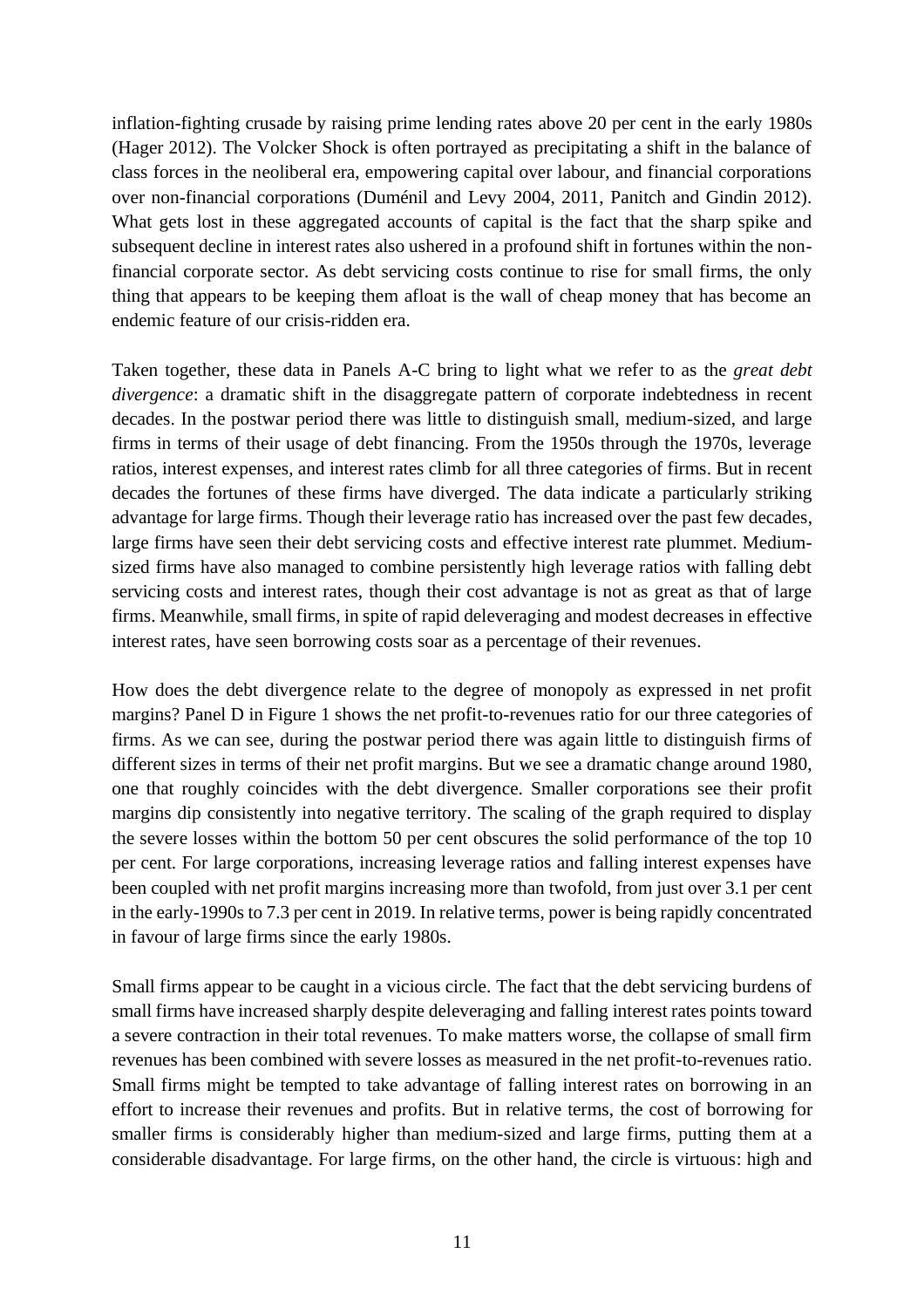stable profit margins validate low interest rates, and low interest rates reinforce high and stable profit margins.

How do we explain the debt divergence? In other words, how did the US end up in a situation whereby the balance sheets of its largest corporations are increasingly robust at the same time as its smaller firms have been pushed into acute financial distress? The answer to these questions, as we argue in the next section, lies in understanding the dynamics of power and concentration as they have unfolded in the era of shareholder capitalism.

## **Who Distributes, Who Downsizes?**

The onset of the debt divergence coincides with a profound transformation in corporate strategy brought by the rise of shareholder value norms. William Lazonick and Mary O'Sullivan (2000) note how in the post-World War II period corporate strategy was geared toward retaining earnings and reinvesting them in productive capacity. But from the 1980s onwards the predominant strategy has been to downsize operations and distribute earnings to shareholders in the form of dividend payments and stock buybacks. Much has already been said about the origins of the shareholder value revolution (Heilbron *et al*. 2014, Knafo and Dutta 2020), with some of the most prominent studies linking it to changing patterns of accumulation and structural shifts in the global political economy (Duménil and Levy 2004, Milberg and Winkler 2013, Stockhammer 2004), the rise of 'agency theory' within financial economics (Fligstein 2001), as well as transformations in government policy and regulation (Davis 2009, Krippner 2011). While rich in theoretical insights and historical-empirical details, what is often neglected in this literature is the disaggregate perspective. Thus, our purpose here is to contribute to the small body of research examining the degree to which firms of different sizes have embraced shareholder value norms (Davis 2016, 2018, Orhangazi 2008). Disaggregating key metrics on shareholder value maximization, we argue, offers insights that help us to account for the great debt divergence.

Panel A in Figure 2 looks at the 'distribute' side of shareholder primacy. It shows shareholder payouts, dividend payments and stock buybacks as a percentage of revenues, for our three categories of firms. The data lend support to Lazonick and O'Sullivan's claims regarding the shift in corporate strategy since the 1980s. As we see, during the postwar period, shareholder payouts for the top 10 per cent decline significantly, only to begin a rapid ascent from the 1980s onwards. In fact, distributions to the shareholders in large firms have tripled from 2.6 per cent of revenues in 1980 to 7.8 per cent in 2019. What we also see in the figure is that the experiences of medium and small firms are generally in line with those of large firms. Though large corporations appear to be leading the charge, there has been a secular rise in distributions to shareholders for all firms over the past few decades.

What about the 'downsizing' side of shareholder primacy? Panel B in Figure 2 shows capital expenditures as a percentage of revenues, an inverse proxy for the degree of downsizing for our three categories of firms. As we see, companies in the top decile have clearly reduced their commitments to capital expenditures, a finding that aligns with Lazonick and O'Sullivan's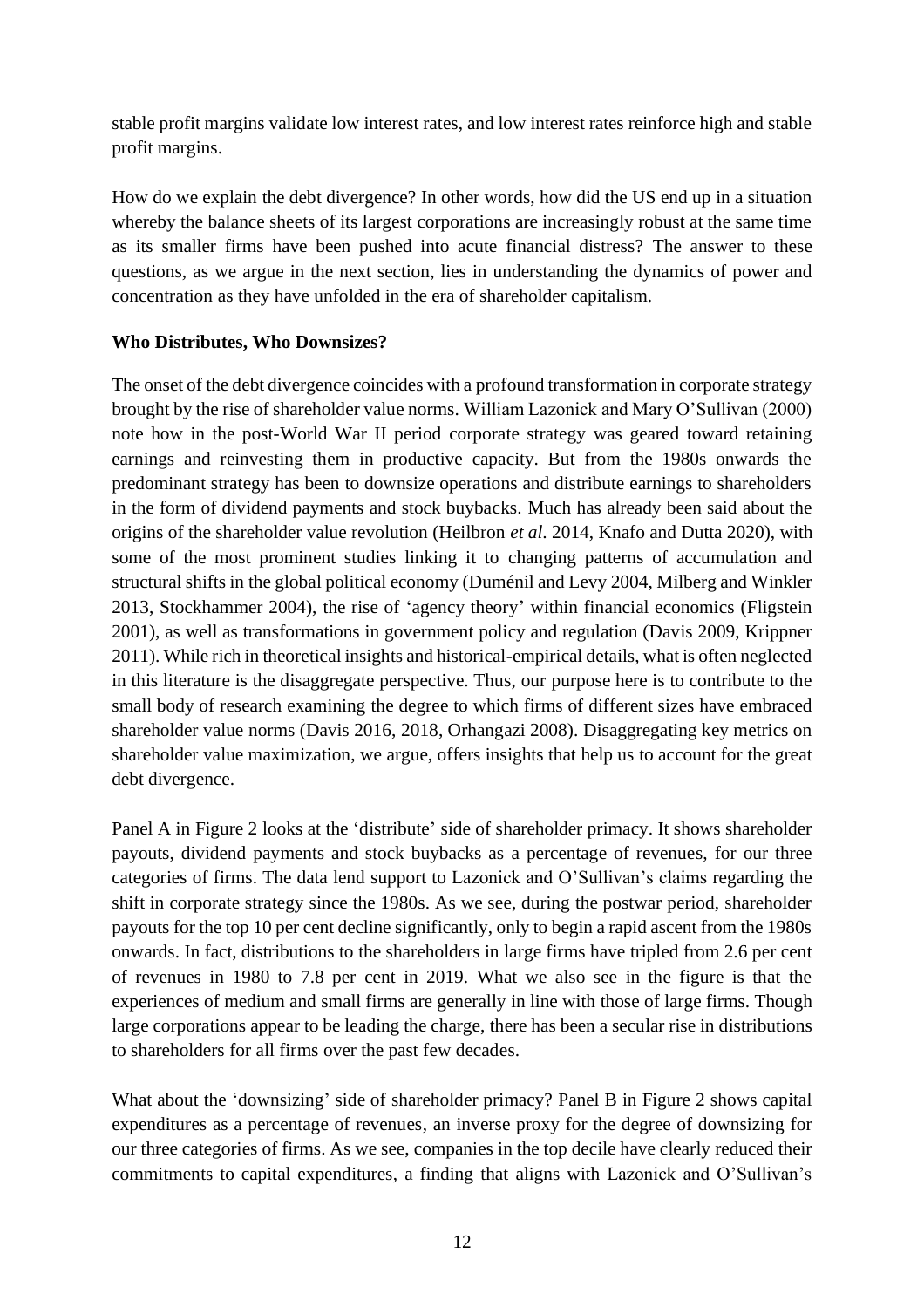claims about the shift in corporate strategy. From 9.5 per cent of revenues in 1980, the top decile has scaled back fixed investment to 6.8 per cent in 2019. Medium-sized firms also engaged in downsizing, reducing capital expenditures from 10.5 per cent of revenues in 1980 to 7.5 per cent in 2006. Since that time, however, the capital expenditures of medium-sized firms have rebounded to 10.4 per cent of revenues in 2019. In stark contrast to the experience of their large counterparts, small firms have seen their capital expenditures as a percentage of revenues increase greatly, from 9.5 per cent of revenues in 1980 to 15.5 per cent in 2019.



**Figure 2. Shareholder Distributions and Fixed Investment among US Non-Financial Firms** Note: Data are presented as 5-year trailing averages. Source: Authors' elaboration of data from Compustat through WRDS.

Our analysis indicates that firms of all sizes are more or less equally committed to distributing earnings to shareholders, but only the largest corporations have embraced the downsizing side of shareholder value norms. In short, large corporations have been engaging in downsize and distribute, while small corporations have been distributing at the same time as they have been expanding productive capacity. Our findings thus suggest that the distribute side of shareholder value norms are generalizable to the entire nonfinancial corporate sector. No matter what their relative size, our data suggest that all firms are subject to competitive pressures from financial markets to maintain decent returns for their shareholders. Yet diverging patterns of productive investment by firms of different sizes indicate that claims made about the downsizing side of shareholder value cannot be generalized.

These diverging patterns should be understood in the context of the growing power of large firms in recent decades. Firms in the top decile tend to dominate the sectors in which they operate and are therefore shielded from pressures to increase capital expenditures as a way of maintaining their supremacy. Our findings are thus in line with a growing number of studies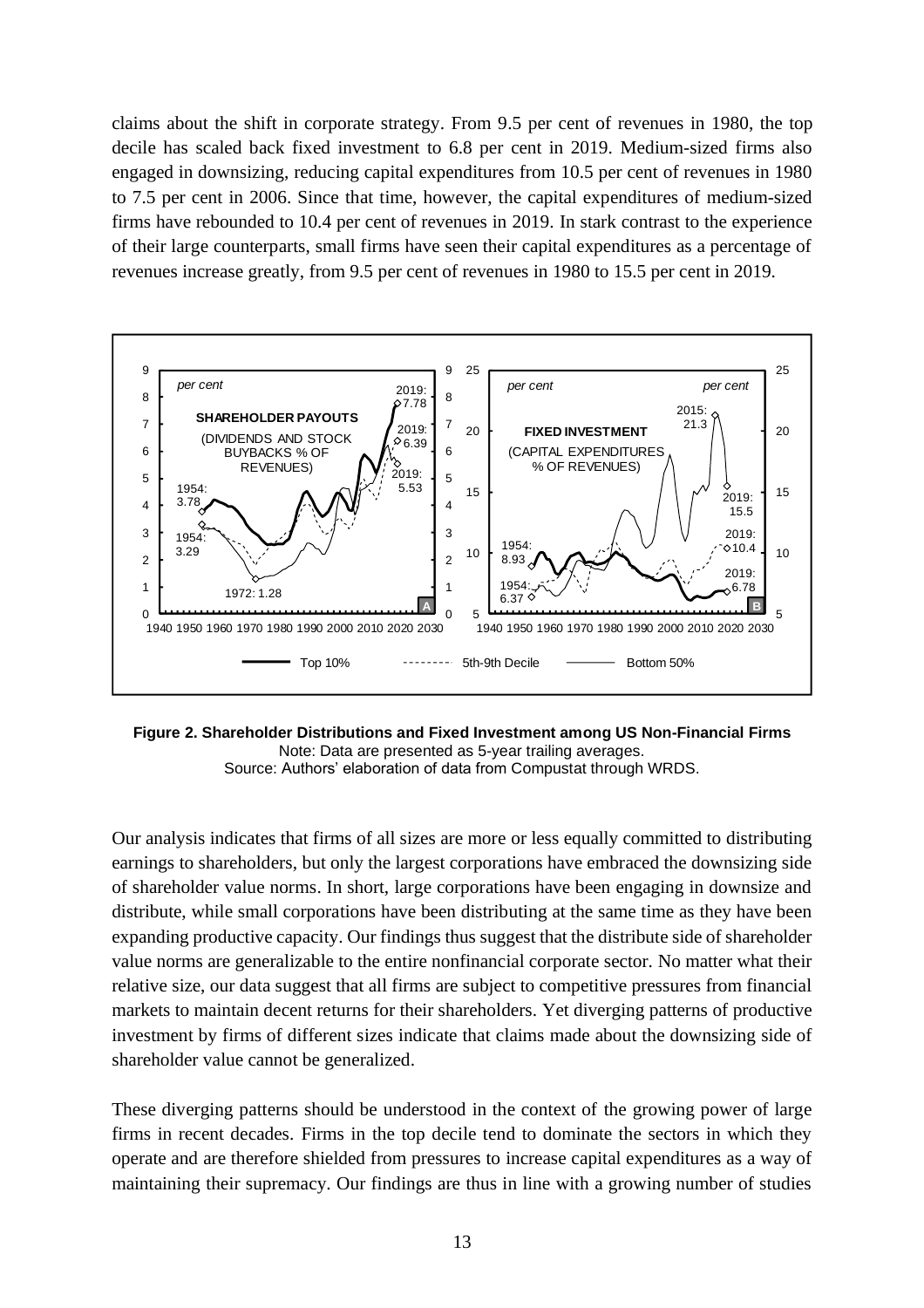that demonstrate that increasing concentration goes hand in hand with outsized profit margins and decreasing investment for top firms (De Loecker *et al.* 2020, Díez *et al.* 2018, Gutiérrez and Philippon 2018, Kopp *et al*. 2019, Philippon 2019, cf. Davis and Orhangazi 2020). Part of this process is attributable to the cumulative build-up of capacity by the very largest companies, which means that they have grown to 'maturity' in the business life-cycle. Recast in terms of power, at this stage these firms have built enough idle capacity in their core competencies to deter potential upstarts from market entry and to prompt closer coordination with other lead firms wary of market gluts (Bulow *et al*. 1985, Uzunca and Cassiman 2020). Another part of this process is the rapid ascent of leading tech and pharmaceutical firms and the concomitant entrenchment of an intellectual property rights regime which safeguards their intangible assets for extended periods (Durand and Milberg 2020). As these intangible assets do not physically depreciate like tangible assets, and as they are protected by patent thickets, leading knowledgeintensive firms are not subject to significant pressure to expand productive capacity (Schwartz 2016). In contrast, firms in the bottom 50 per cent not only have to establish themselves through large-scale capital investment irrespective of the sector in which operate, they also have to appease shareholders who are continually demanding higher returns on their own investments.

This exploration of the dynamics of shareholder capitalism helps us make sense of the acute financial distress small firms have been experiencing. Disaggregating our data by sector would ideally be the next step in our analysis, but it lies beyond the scope of this article. Nonetheless, what we have shown is that small firms, despite deleveraging and reduced borrowing costs, have seen interest expenses eat into their meagre revenues. Competitive pressures mean that small firms are further strained by the dual imperative to satisfy shareholders and invest in productive capacity. These forces combine to push small firms to consistently register severe losses, as expressed in net profit margins, since the early 1980s. In the same period, large firms have enjoyed a fortuitous combination of increasing leverage, rapidly falling effective interest rates, and decreasing interest expenses. Large firms have been able to use leverage to reinforce their dominance in financial markets through outsized shareholder payouts while curtailing their productive investment. This virtuous circle has translated into an increasing degree of monopoly for large firms as registered in their net profit margins. Our research therefore suggests that the concentration of profits at the top of the US corporate hierarchy and the growing financial distress of firms at the bottom are two dimensions of the same transformation of power.

## **Conclusion: COVID-19 and the Great Debt Divergence**

We began collecting and analyzing data on the disaggregate pattern of corporate indebtedness in the summer of 2019, and like other researchers, we now find ourselves reevaluating our key claims in light of the COVID-19 crisis. It seems only fitting, then, to conclude the analysis with some tentative thoughts on what the pandemic means for the great debt divergence. In our estimation, the way that the crisis and the government response have unfolded only served to reinforce and amplify the trends we have identified here.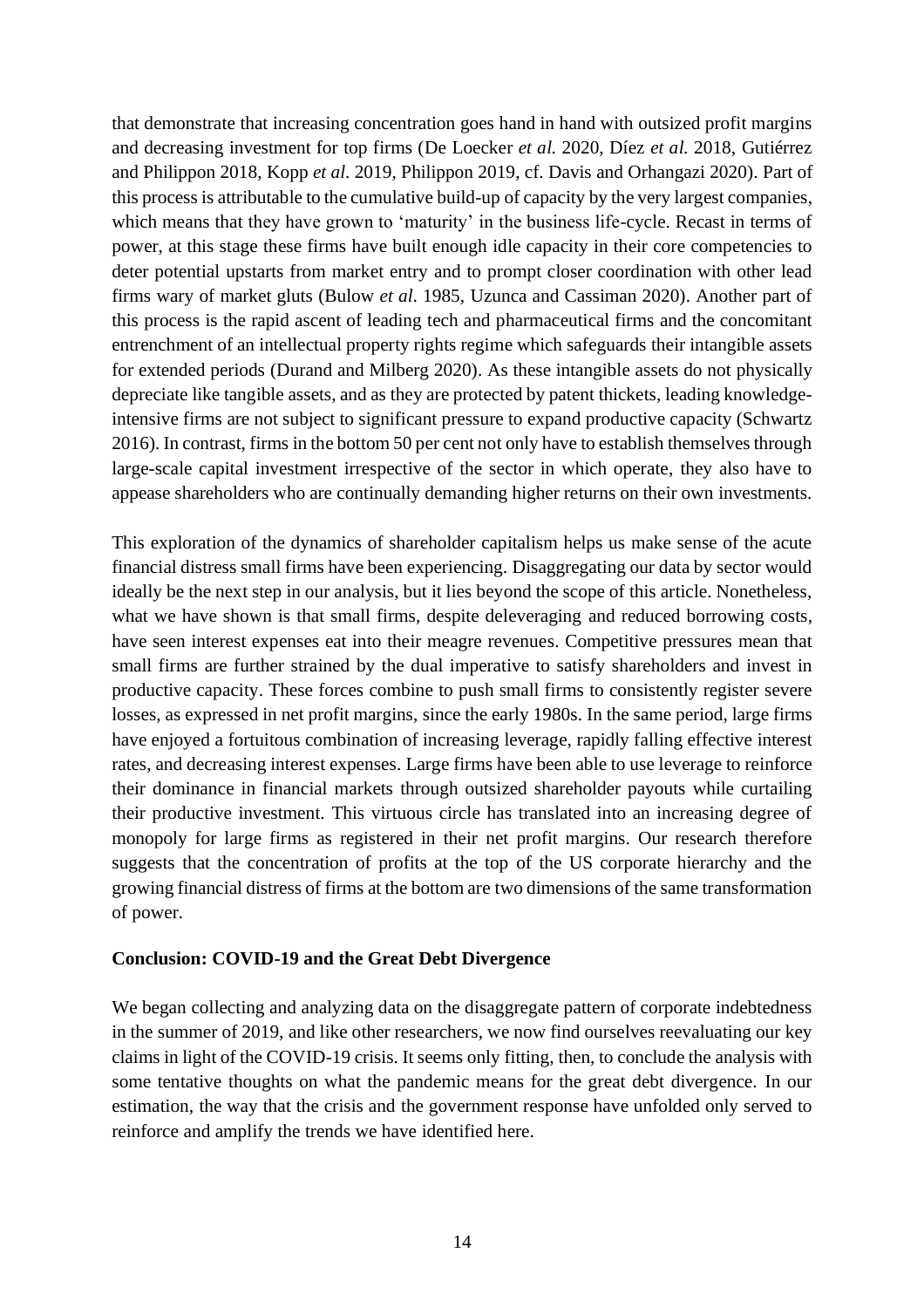On Sunday 16 March 2020, the Federal Reserve responded to growing fears of a pandemicinduced recession by implementing policies largely reminiscent of its response to the global financial crisis in 2008. The central bank slashed the target federal funds rate to 0-0.25 per cent, the second emergency rate cut in as many weeks, and announced a new round of quantitative easing (QE), pledging to purchase \$700 billion of Treasury and mortgage-backed securities. These measures did little to calm the nerves of investors, and when markets opened the following day, the S&P 500 slid 12 per cent, its worst performance since the 'Black Monday' crash of 1987 (Lockett *et al.* 2020). To exacerbate matters, unemployment skyrocketed, with weekly initial jobless claims shattering all records since the federal government started collecting these data back in 1967. Corporate borrowing costs, even for investment-grade debt, began to soar in response to the turmoil, stoking fears of an imminent wave of defaults (Rennison and Platt 2020). It was becoming apparent that the crisis of 2020 was very different from 2008 and would require entirely new strategies.

Just a week after the near-zero rate cut, the Fed pledged to do whatever necessary to shore up ailing financial markets, including unprecedented support for the non-financial corporate sector in the form of grants, loans, and direct bond purchases. As part of the Coronavirus Aid, Relief, and Economic Security (CARES) Act signed on 27 March 2020, the federal government backed the Fed's efforts, earmarking \$454 billion as an equity stake for the Fed's emergency lending facilities. The Fed would then be able to lever the Treasury's backstop to the tune of over \$4 trillion, providing targeted support to small and large businesses alike (Wiggins 2020). Of the various lending facilities established since the enactment of the CARES Act, two are especially relevant to our analysis: the Main Street Facilities (MSF), comprising \$600 billion in loans forsmall and medium-sized companies with less than \$5 billion in revenues and 15,000 employees or fewer in 2019, and the Corporate Credit Facilities (CCF), with \$750 billion to support the bond and syndicate loan issuance of large investment grade companies (as well as recent 'fallen angels') in primary and secondary markets (Smith and Fox 2020). Its initial interest rate cut and QE plan fell flat, but the Fed's subsequent corporate rescue through the CARES Act was a major boon to ailing financial markets. Though unemployment remains stubbornly high, stock markets have rebounded and on average corporate borrowing costs have plummeted (Rennison *et al.* 2020, Rennison 2020a).

The Fed's large-scale intervention may have saved the financial system from collapse, but critics argue that the rescue package, though delivered under the guise of neutrality, has been heavily biased toward the largest corporations (Brenner 2020, Dayen 2020, Judge 2020).<sup>4</sup> In response to the Fed's pledge to support bond markets, large corporations have taken advantage of low interest rates and gone on a borrowing spree (Lynch 2020). In the first five months of 2020, US corporations managed to borrow one trillion dollars, nearly as much as they normally do in a whole year (Gross and Rennison 2020). Investment-grade companies rushed to fill up their war chests with billions in newly issued debt to ride out the pandemic storm, and they were able to do so even before the Fed had purchased a single bond through the CCF. Apple Inc. was able to issue some of its cheapest bonds in years, which it used to fund dividends and stock buybacks (Duguid and Franklin 2020). Food-service giant Sysco issued \$4 billion in new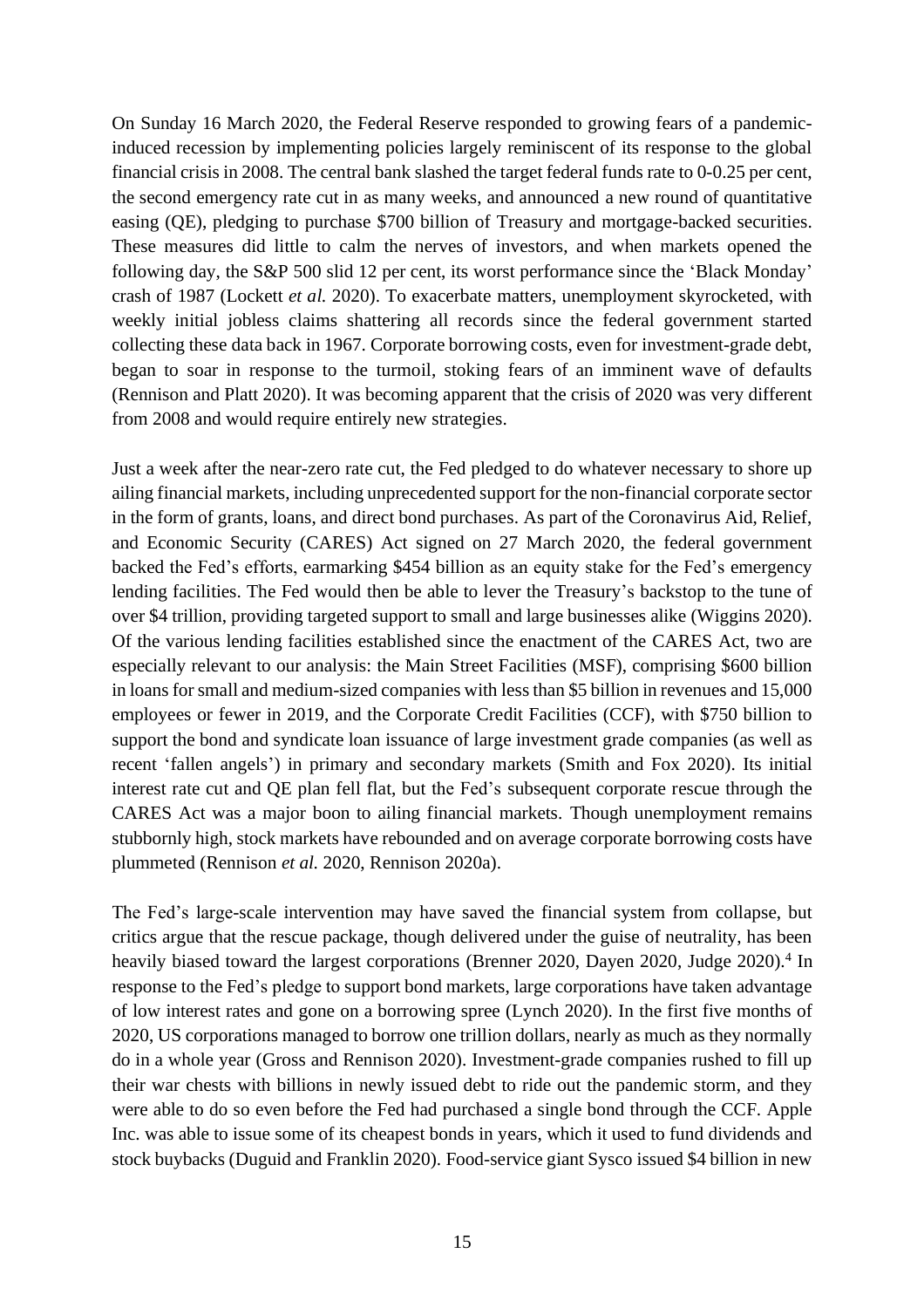debt and then proceeded to lay off more than 20,000 workers, one-third of its total workforce, at the same time as it announced a dividend payment (Ivry *et al.* 2020).

While large investment-grade companies have issued record amounts of debt, their smaller counterparts have been struggling to raise funds, a sign that investors have been shying away from companies that had the weakest balance sheets entering into the COVID-19 crisis (Noonan 2020). This widening gap in access to credit was something that the MSF was supposed to address but it has thus far failed to do so. The main problem with the MSF is that distressed companies most in need of emergency lending do not qualify because of its strict cap on leverage. <sup>5</sup> Even if companies do qualify for MSF, many have found the administrative burden of accessing it too costly (Noonan *et al.* 2020). There has been limited interest in the MSF, especially for the small loans on offer, and according to Lauren Anderson (cited in Noonan *et al*. 2020) of the Banking Policy Institute, this is due to the fact that banks have found it hard to find borrowers '…who met the programme's requirements of being creditworthy enough to receive loans, but not creditworthy enough to secure loans in the commercial market.'

Our view is that the COVID-19 crisis represents a missed opportunity for policymakers. Rather than use their fiscal and monetary power to build a more stable and equitable financial system, the Fed and Treasury have instead decided to prop up a highly dysfunctional one. Thanks to the Fed's pledge to support the market for investment-grade debt at any cost, the largest corporations continue to use leverage as power, borrowing at low cost. As has become commonplace in the era of shareholder capitalism, the largest corporations use leverage not to invest in productive capacity or to expand their workforces, but to enrich shareholders through dividends and buybacks. At the same time, smaller corporations, already distressed before the onset of the pandemic, now find themselves stuck between a rock and a hard place, not creditworthy enough to access debt markets nor to receive emergency financing from the Fed. The rating agencies are forecasting a wave of defaults (Rennison 2020b). Unless there is a radical departure from the current policy regime, the US political economy in the post-COVID 19 world is likely to resemble the pre-COVID 19 one, only with more market turmoil, more concentration, more inequality, and even less investment.

## **Notes**

- 1. The original theorem also assumed there were no corporate income taxes. In a later paper, Modigliani and Miller (1963) incorporate corporate taxes into their model to demonstrate how interest deductibility can make debt more attractive than equity. Yet it is not entirely clear whether interest deductibility is a primary motive for engaging in debt finance. As we will see later on in our own research, small firms have seen their interest expenses soar and their net (after-tax) profits plummet in recent decades. In the aggregate, the corporate tax system may favour debt over equity. But in the disaggregate, it appears that smaller firms do not engage in as sophisticated tax planning as large firms (including the use of offshore finance), and therefore tend to be unable to take full advantage of the tax incentives that come with indebtedness (see Dallari *et al.* 2018, p. 7).
- 2. Although not framed in terms of the 'business risk hypothesis,' an empirical study by Graham *et al.* (2015) examines the leverage ratios (debt-to-capital) for different firms based on size of assets from 1920-2010. Across a range of samples, they find that the leverage of large firms is consistently higher than for small and medium-sized ones.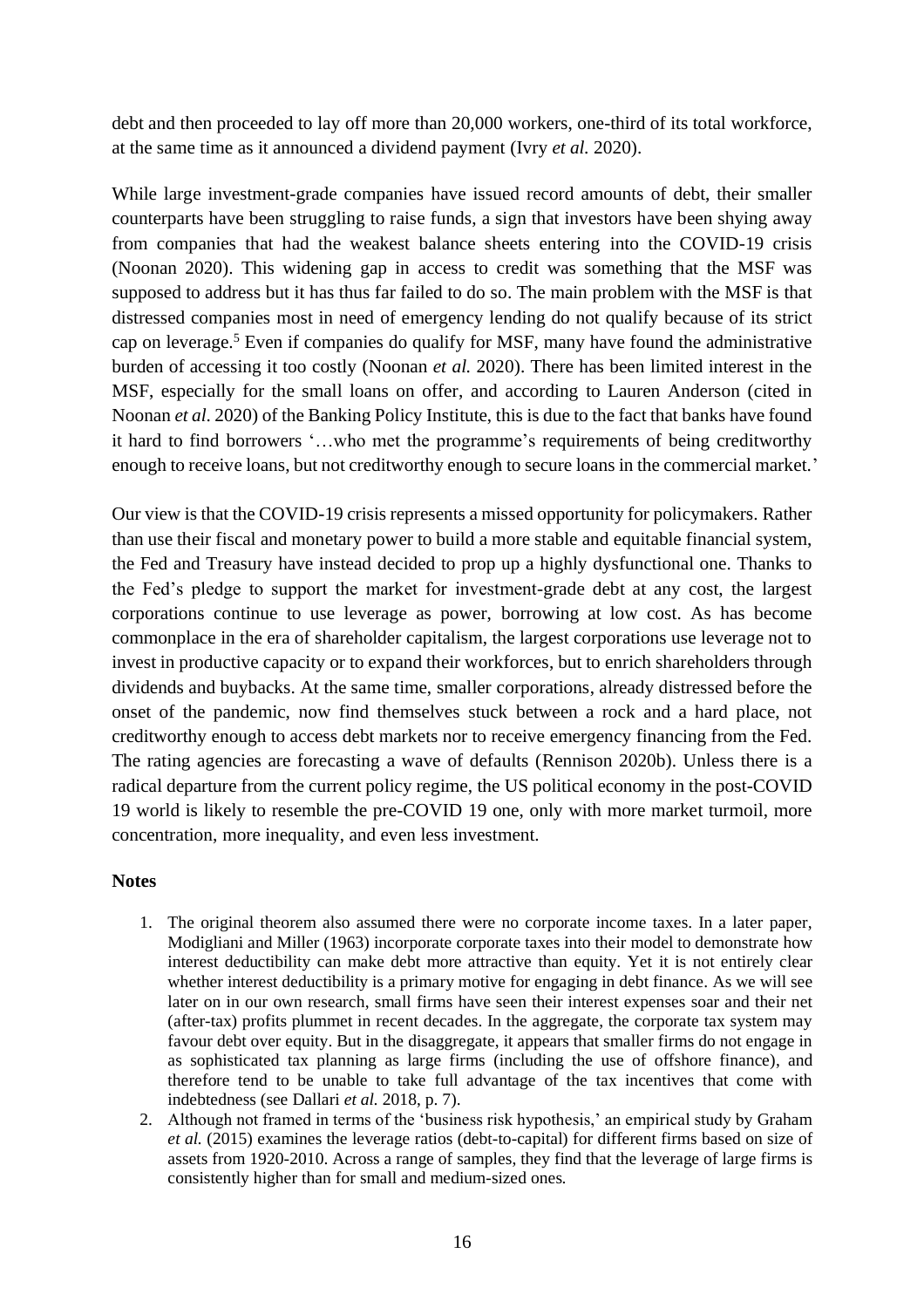- 3. Minsky (1986, pp. 230-8) outlines three financing regimes, listed here from most to least unstable: 'Ponzi,' in which cash inflows do not cover interest payments or principal, 'speculative,' in which cash inflows cover interest but not principal, and 'hedge,' in which cash inflows cover interest and principal.
- 4. It is worth pointing out that large corporations have not been mere passive recipients of this assistance. In fact, the pandemic has unleashed a 'lobbying frenzy,' with corporate lobbyists trying to secure government aid for the firms in the sectors they represent (Politi *et al*. 2020). This response is reminiscent of the lobbying efforts of banks over the crafting of the bailout measures of 2008 (Abramson 2020).
- 5. The MSF calculates leverage as debt-to-earnings before interest, taxes, depreciation and amortisation (EBITDA). Depending on the type of loan, companies must limit their leverage to either four or six times EBITDA to qualify (Armstrong 2020).

## **Acknowledgements**

Earlier versions of this article were presented at the fourth workshop of the Politics of Money Research Network, University of Amsterdam, 5-6 December 2019; the first workshop of the Ethics of Debt Network, University of York, 29 May 2020; the Department of European and International Studies Seminar Series, King's College London, 7 October 2020; and the Department of International Politics Research Seminar, City, University of London, 14 October 2020. We would like to thank the participants at these workshops and seminars for their helpful feedback. Thanks are also due to Leah Downey, Rana Foroohar, Karsten Kohler, Etienne Lepers, Mike McCarthy, Amin Samman and Stefano Sgambati, as well as two anonymous referees, for reading and commenting on earlier drafts. Finally, we are grateful to Xuying Jiang for guidance on processing the data. Any mistakes or shortcomings are ours alone.

## **References**

Abramson, A. 2020. 'No lessons have been learned.' Why the trillion-dollar coronavirus bailout benefited the rich. *Time*, 18 June, Available from: https://time.com/5845116/coronavirus-bailout-rich-richer/ [accessed 27 October 2020]

Armstrong, R., 2020. Wall Street warns US rescue scheme will exclude many midsized companies. *Financial Times*, 28 April, p. 8.

Banerjee, R. and Hoffman, B., 2018. The rise of zombie firms: Causes and consequences. *BIS Quarterly Review*, September, 67–78.

Baskin, J.B. and Miranti Jr., P.J., 1997. *A history of corporate finance*, Cambridge: Cambridge University Press.

Bichler, S. and Nitzan, J., 2006. New imperialism or new capitalism? *Review: A Journal of the Fernand Braudel Center*, 29(1): 1–86.

Bowring, J., 1990. *Competition in a dual economy*, Princeton: Princeton University Press.

Brenner, R., 2020. Escalating plunder. *New Left Review*, 123: 5–22.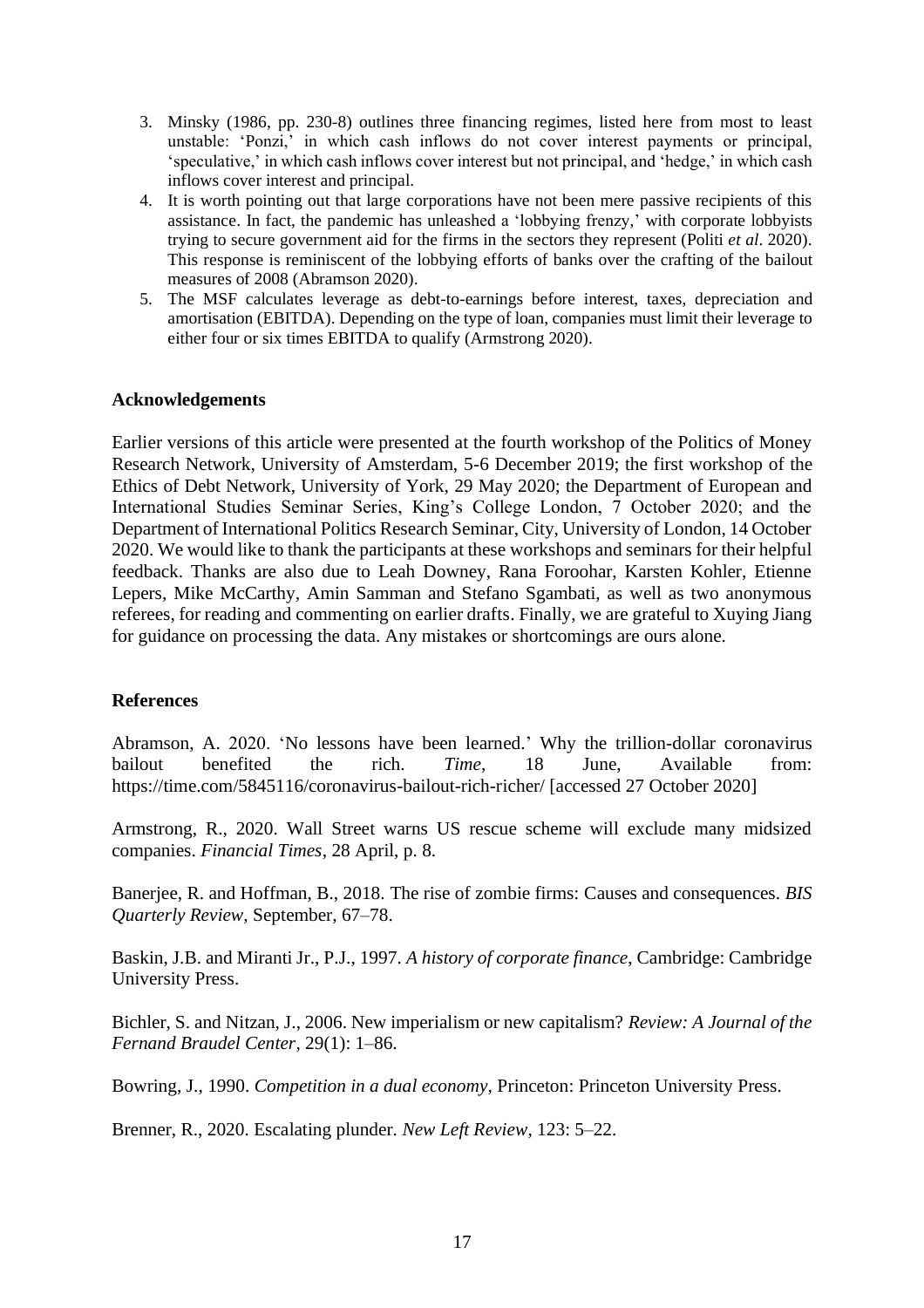Bulow, J.I., *et al*., 1985. Multimarket oligopoly: Strategic substitutes and complements. *Journal of Political Economy*, *93*(3): 488–511.

Çelik, S., *et al*., 2019. Corporate bond markets in a time of unconventional monetary policy. *OECD Capital Markets Series*, Paris: OECD.

Cochrane, E., and Fandos, N., 2020. Senate approves \$2 trillion virus response. *New York Times*, 26 March, p. A1.

Cohan, W.D., 2018. The big, dangerous corporate debt bubble. *New York Times*, 11 August, p. A19.

Dallari, P., *et al.*, 2018. Pouring oil on fire: Interest deductibility and corporate debt. *IMF Working Paper Series*, WP/18/257: 1–42.

Davis, G.F., 2009. *Managed by the markets: How finance re-shaped America*, Oxford; Oxford University Press.

Davis, G.F., 2013. After the corporation. *Politics & Society*, 41(2): 283–308.

Davis, L.E., 2016. Identifying the "financialization" of the nonfinancial corporation in the US economy: A decomposition of firm-level balance sheets. *Journal of Post Keynesian Economics*, 39(1): 115–141.

Davis, L.E., 2018. Financialization and the non-financial corporation: An investigation of firmlevel investment behavior in the United States. *Metroeconomica*, 69(1): 270–307.

Davis, L. and Orhangazi, Ö., 2020. Competition and monopoly in the US economy: What do the industrial concentration data show? *Competition & Change*, OnlineFirst, 1–20.

Davis, L.E., *et al.*, 2019. An empirical analysis of Minsky regimes in the US economy. *Cambridge Journal of Economics*, 43(3): 541–584.

Dayen, D., 2020. Corporate rescue: How the Fed bailed out the investor class without spending a cent. *The Intercept*, 27 May, Available from: https://theintercept.com/2020/05/27/federalreserve-corporate-debt-coronavirus/ [accessed 27 October 2020].

De Loecker, J., *et al*., 2020. The rise of market power and the macroeconomic implications. *Quarterly Journal of Economics*, 135(2): 561–644.

Díez, M.F., *et al*., 2018. Global market power and its macroeconomic implications. *IMF Working Paper*, WP/18/137: 1–41.

Di Muzio, T. and Robbins, R.H., 2015. *Debt as power*, London: Bloomsbury Academic.

Duguid, K. and Franklin, J., 2020. Apple borrows on the cheap to fund buybacks, dividends, *Reuters*, 5 May, Available from: https://www.reuters.com/article/us-apple-debt/appleborrows-on-the-cheap-to-fund-buybacks-dividends-idUSKBN22H001 [accessed 27 October 2020].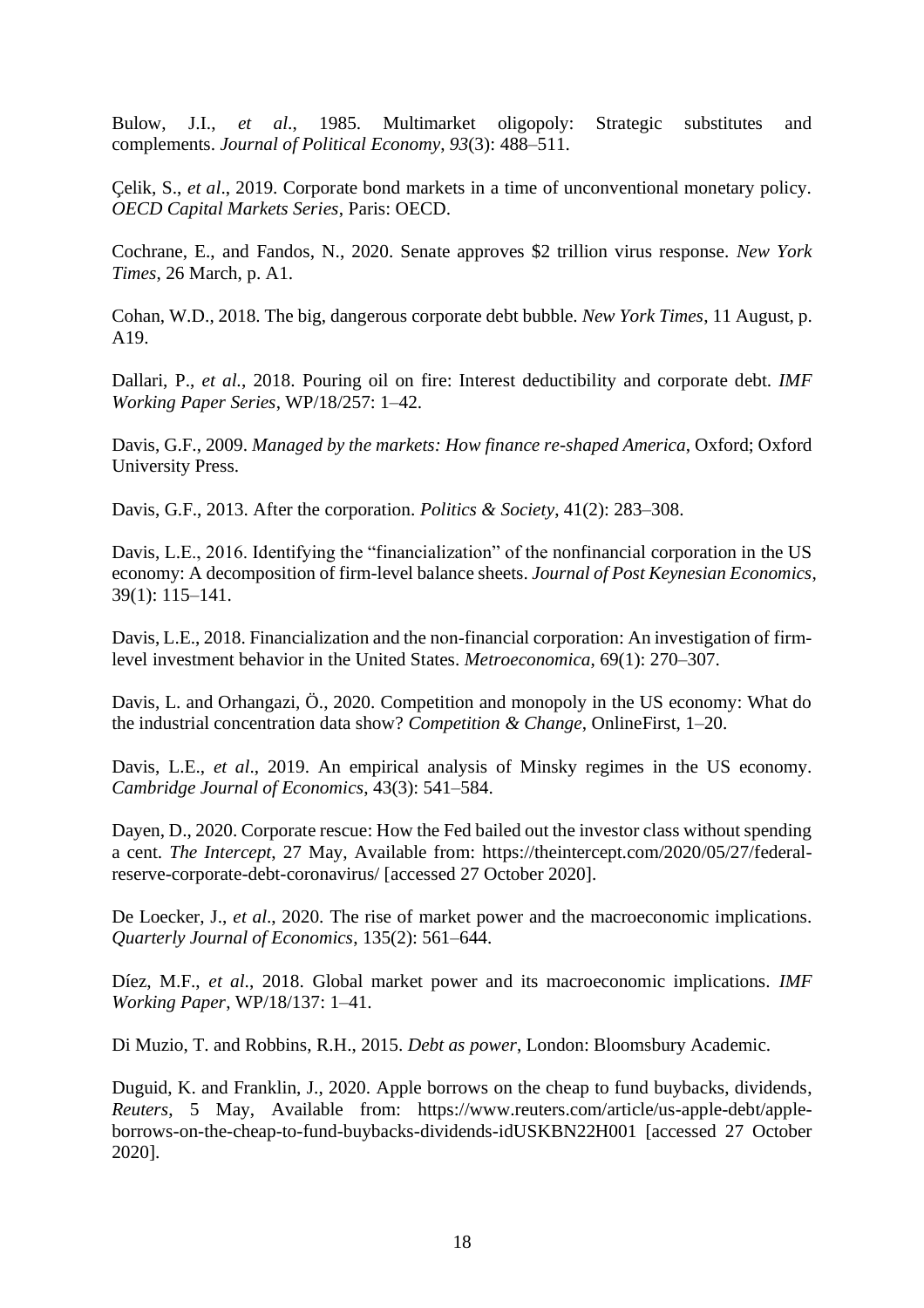Duménil, G. and Levy, D., 2004. *Capital resurgent: Roots of the neoliberal revolution*, Cambridge MA: Harvard University Press.

Duménil, G. and Levy, D., 2011. *The crisis of neoliberalism*, Cambridge MA: Harvard University Press.

Durand, C. and Milberg, W., 2020. Intellectual monopoly in global value chains. *Review of International Political Economy*, 27(2): 404–429.

Federal Reserve. 2020. Nonfinancial corporate business; Debt securities; Liability, Level [NCBDBIQ027S]. *FRED: Federal Reserve Bank of St. Louis*. Available from https://fred.stlouisfed.org/series/NCBDBIQ027S [accessed 27 October 2020].

Fligstein, N., 2001. *The architecture of markets*, Princeton: Princeton University Press.

Forges Davanzati, G. and Pacella, A., 2014. Thorstein Veblen on credit and economic crises. *Cambridge Journal of Economics*, 38(5): 1043-1061.

Foroohar, R., 2017. *Makers and takers: How Wall Street destroyed Main Street*, New York: Crown Business.

Gale, B.T., 1972. Market share and rate of return. *Review of Economics and Statistics*, 54(4): 412–423.

Graham, J.R., *et al*., 2015. A century of capital structure: The leveraging of corporate America. *Journal of Financial Economics*, 118(3): 658–683.

Gross, A. and Rennison, J., 2020. Top-rated companies fill war chests for battle ahead by raising \$1tn in 5 months. *Financial Times*, 26 May, p. 1.

Gutiérrez, G. and Philippon, T., 2018. Ownership, concentration, and investment. *AEA Papers and Proceedings*, 108: 432–437.

Hager, S.B., 2012. Investment bank power and neoliberal regulation: From the Volcker Shock to the Volcker Rule. In H. Overbeek and B. van Apeldoorn, eds. *Neoliberalism in Crisis*, Basingstoke: Palgrave Macmillan, pp. 68-92

Hager, S.B. and Baines, J., 2020. The tax advantage of big business: How the structure of corporate taxation fuels concentration and inequality*. Politics & Society*, 48(2): 275–305.

Harrison, D., 2016. U.S. watch: Election 2016. *Wall Street Journal*, Europe Edition, 6 May, p. A5.

Heilbron, J., *et al*., 2014. The origins and early diffusion of 'shareholder value' in the United States. *Theory and Society*, 43(1): 1–22.

Hilferding, R., 1910 [1981]. *Finance capital: A study of the latest phase of capitalist development*, London: Routledge.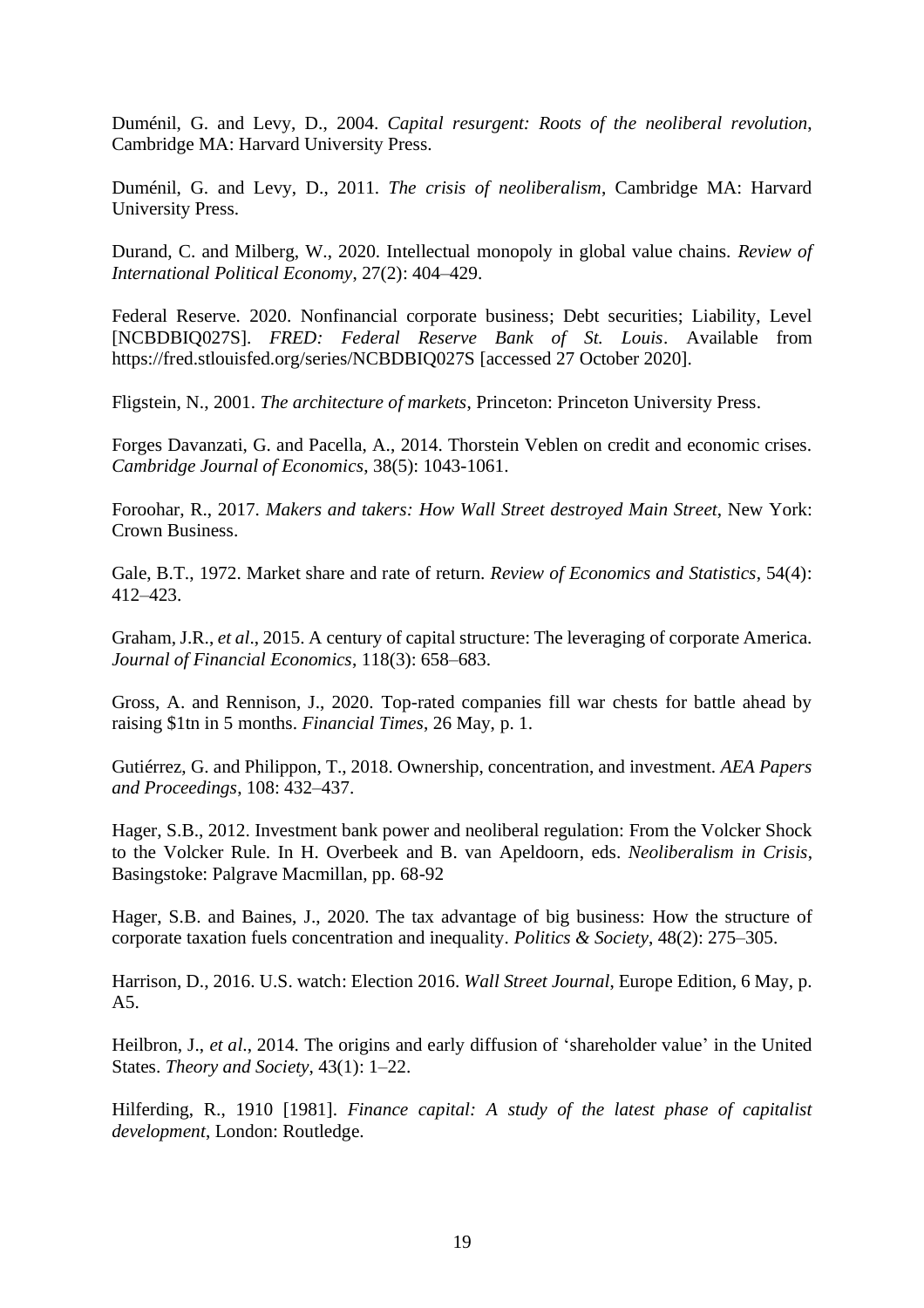Hurdle, G.J., 1974. Leverage, risk, market structure and profitability. *Review of Economics and Statistics*, 56(4): 478–485.

International Monetary Fund. 2019. *Global financial stability report: Lower for longer*, October, Washington D.C.: IMF.

Ivry, B., *et al*., 2020. Fed vow boosts debt binge as borrowers cut thousands of jobs. *Bloomberg Quint*, 5 June, Available from: https://www.bloombergquint.com/global-economics/fed-vowboosts-debt-binge-while-borrowers-cut-thousands-of-jobs [accessed 27 October 2020].

Judge, K., 2020. The Fed can do more for small businesses, but it needs help. *Forbes*, 13 July, Available from: https://www.forbes.com/sites/kathrynjudge/2020/07/13/the-fed-can-domore/#29434a22666f [accessed 27 October 2020].

Kalecki, M., 1938. The determinants of distribution of the national income. *Econometrica*, 6(2): 97–112.

Karwowski, E., 2014. The dynamics of competition. In R. Bellofiore, E. Karwowski and J. Toporowski, eds. *Economic crisis and political economy: Volume 2 of essays in honour of Tadeusz Kowalik*, Basingstoke: Palgrave Macmillan.

Knafo, S., 2020. Macro-finance and the financialisation of economic policy*. Finance and Society*, 6(1): 87–94.

Knafo, S. and Dutta, S.J., 2016. Patient capital in the age of financialized managerialism. *Socio-Economic Review*, 14(4): 771–788.

Knafo, S. and Dutta, S.J., 2020. The myth of the shareholder revolution and the financialization of the firm. *Review of International Political Economy*, 27(3): 476–499.

Knafo, S. *et al*., 2013. Differential accumulation and the political economy of power. *In*: T. Di Muzio, ed. *The capitalist mode of power: Critical engagements with the power theory of value*. London: Routledge, 134–151.

Konings, M. 2018. *Capital and time: for a new critique of neoliberal reason*, Stanford: Stanford University Press.

Kopp, E., *et al*., 2019. US investment since the tax cuts and jobs act of 2017. *IMF Working Paper*, WP/19/120: 1–37.

Krippner, G.R., 2011. *Capitalizing on crisis: The political origins of the rise of finance*. Cambridge MA: Harvard University Press.

Labonte, M., 2020. Federal Reserve: Emergency lending in response to COVID-19. *Congressional Research Service Insight*, 15 June, Available from: https://crsreports.congress.gov/product/pdf/IN/IN11327 [accessed 27 October 2020].

Lazonick, W. and O'Sullivan, M., 2000. Maximizing shareholder value: A new ideology for corporate governance. *Economy and Society*, 29(1): 13–35.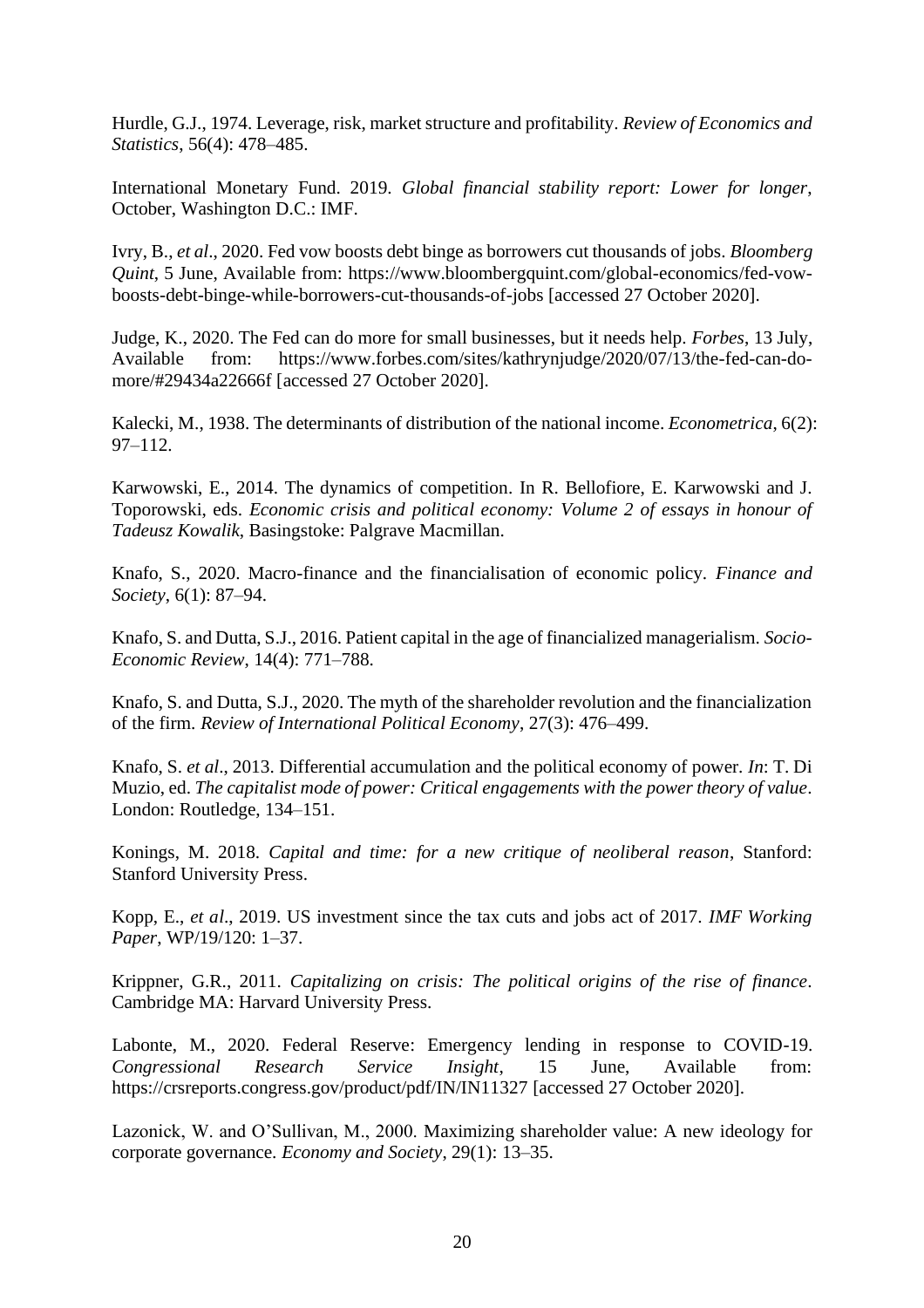Lockett, H., *et al*. 2020. US stocks fall 12% in worst day since 1987. *Financial Times*, 16 March, Available from: https://www.ft.com/content/82c5c2ca-670e-11ea-800d-da70cff6e4d3 [accessed 27 October 2020].

Lund, S., *et al*., 2018. Rising corporate debt: Peril or promise? *McKinsey Global Institute Discussion Paper*, June, Washington D.C.: McKinsey & Co.

Lynch, D.J., 2020. Encouraged by the Fed, corporations accelerate debt binge. *Washington Post*, 14 May, p. A18.

Melicher, R.W., *et al*., 1976. Industry concentration, financial structure, and profitability. *Financial Management*, 5(3): 48–53.

Milberg, W. and Winkler, D., 2013. *Outsourcing economics: Global value chains in capitalist development*. Cambridge: Cambridge University Press.

Minsky, H., 1982. The financial-instability hypothesis: Capitalist processes and the behaviour of the economy. In C.P. Kindleberger and J.P. Laffargue, eds. *Financial Crises: Theory, History, and Crises*, Cambridge: Cambridge University Press, pp. 13-37.

Minsky, H., 1986 [2008]. *Stabilizing an unstable economy*, New York: McGraw-Hill.

Modigliani, F. and Miller, M.H., 1958. The cost of capital, corporation finance and the theory of investment. *American Economic Review*, 48(3): 261-297.

Modigliani, F. and Miller, M.H., 1963. Corporate income taxes and the cost of capital: A correction. *American Economic Review*, 53(3): 433–443.

Nitzan, J. and Bichler, S., 2002. *The global political economy of Israel: From war profits to peace dividends*, London: Pluto Press.

Nitzan, J. and Bichler, S., 2009. *Capital as power: A study of order and credorder*. London: Routledge.

Noonan, L., 2020. Bankers warn over support scheme. *Financial Times*, 11 April, p. 11.

Noonan, L., *et al*., 2020. Main Street loan facility draws little interest. *Financial Times*, 2 July, p. 4.

Orhangazi, Ö., 2008. Financialisation and capital accumulation in the non-financial corporate sector: A theoretical and empirical investigation on the US economy: 1973–2003. *Cambridge Journal of Economics*, 32(6): 863–886.

Panitch, L. and Gindin, S., 2012. *The making of global capitalism: The political economy of American empire*, London: Verso Books.

Pedrosa, Í., 2019. Firms' leverage ratio and the financial instability hypothesis: An empirical investigation for the US economy (1970–2014). *Cambridge Journal of Economics*, 43(6): 1499–1523.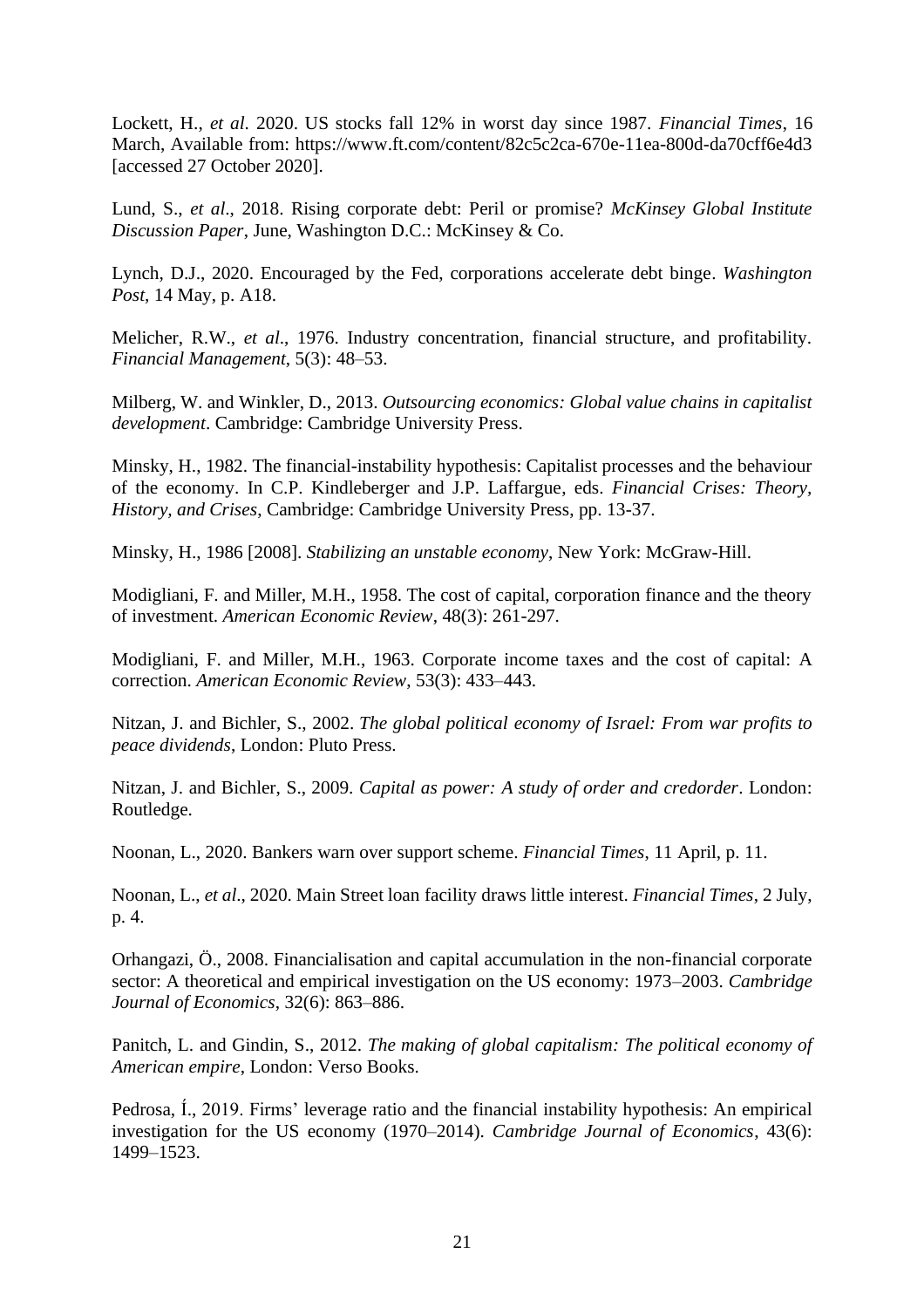Philippon, T., 2019. *The great reversal: How America gave up on free markets*. Cambridge MA: Harvard University Press.

Politi, J. *et al*., 2020. Washington besieged by pleas for federal aid. *Financial Times*, 14 April, p. 4.

Pollin, R. 1986. Alternative perspectives on the rise of corporate debt dependency: The US postwar experience. *Review of Radical Political Economics*, 18(1-2): 205-235.

Rennison, J., 2020a. US corporate borrowing costs sink to record low. *Financial Times*, 20 June, p. 13.

Rennison, J., 2020b. Riskiest US companies left behind in rush to buy debt. *Financial Times*, 27 June, p. 13.

Rennison, J. and Platt, E., 2020. Corporate borrowing costs soar amid default fears. *Financial Times*, 21 March, Available from: https://www.ft.com/content/2602d57c-6ad4-11ea-800dda70cff6e4d3 [accessed 27 October 2020].

Rennison, J., *et al*., 2020. Fed balance sheet shrinks as use of emergency facilities levels out. *Financial Times*, 17 June, p. 8.

Schwartz, H.M., 2016. Wealth and secular stagnation: The role of industrial organization and intellectual property rights. *The Russell Sage Foundation Journal of the Social Sciences*, *2*(6): 226–249.

Sgambati, S., 2019. The art of leverage: a study of bank power, money-making and debt finance. *Review of International Political Economy*, 26(2): 287–312.

Showalter, D., 1999. Strategic debt: Evidence in manufacturing. *International Journal of Industrial Organization*, 17(3): 319–333.

Small Business Association, 2019. Table of size standards. Available from: https://www.sba.gov/document/support--table-size-standards [accessed 27 October 2020].

Smialek, J., 2020. Fed succeeds in reviving corporate debt market before buying anything. *New York Times*, 13 May, p. 13.

Smith, C. and Fox, B., 2020. Fed balance sheet shrinks as use of emergency facilities levels out. *Financial Times*, 27 June, p. 13.

Steindl, J., 1945. *Small and big business*. Oxford: Basil Blackwell.

Steindl, J., 1952 [1976]. *Maturity and stagnation in American capitalism*, New York: Monthly Review Press.

Stockhammer, E., 2004. Financialisation and the slowdown of accumulation. *Cambridge Journal of Economics*, 28(5): 719–741.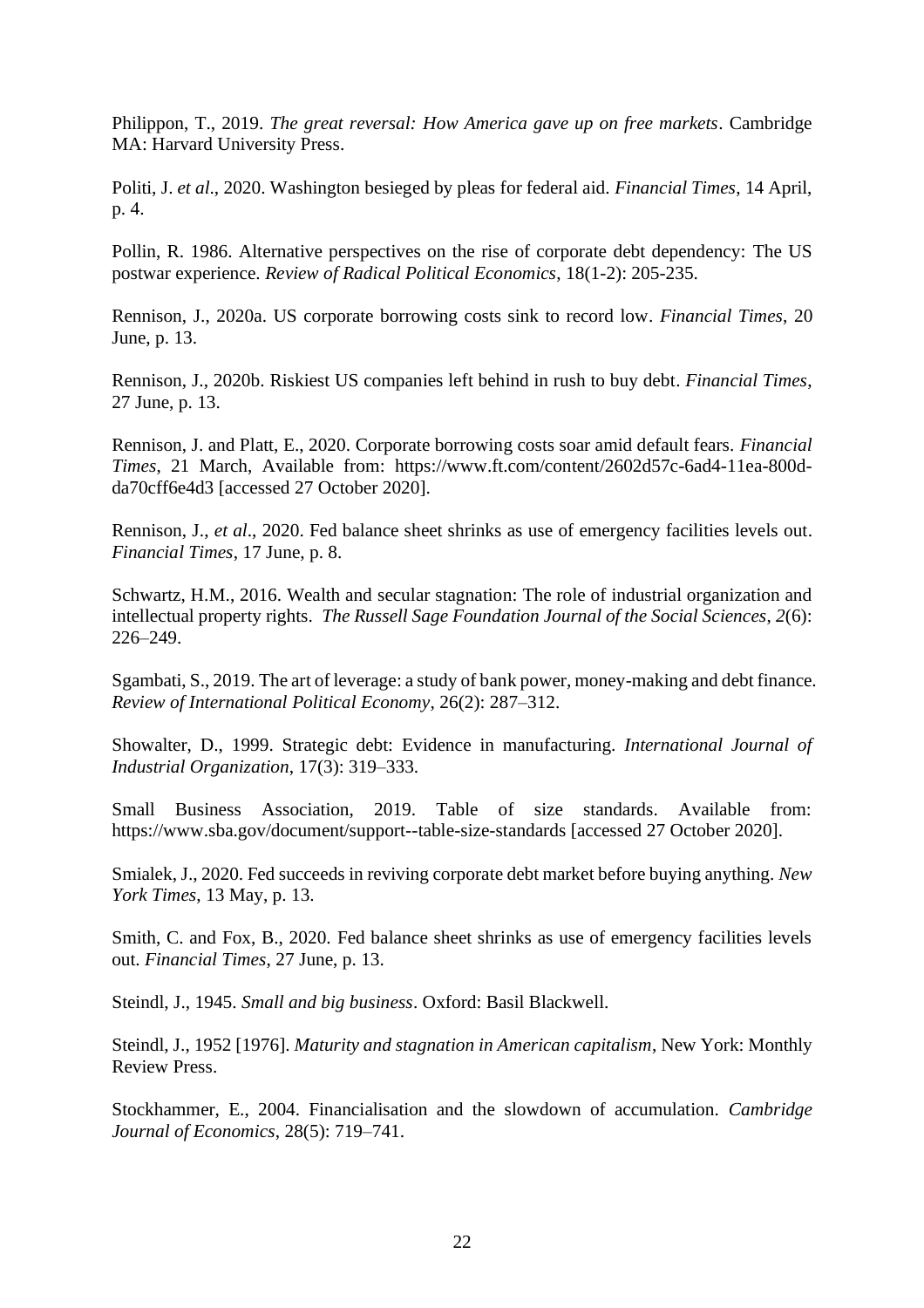Sullivan, T.G., 1974. Market power, profitability, and financial leverage. *Journal of Finance*, 29(5): 1407–1414.

Toporowski, J. 2008. Minsky's 'Induced investment and business cycles'. *Cambridge Journal of Economics*, 32(5): 725–737.

Toporowski, J. 2012. Corporate liquidity and financial fragility: The role of investment, debt and interest. *SOAS Working Paper Series*, No. 169: 1–14.

Uzunca, B. and Cassiman, B., 2020. Entry diversion: Deterrence by diverting submarket entry. *Strategic Management Journal*, Early View: 1–37.

Veblen, T., 1904 [1978]. *The theory of business enterprise*, New York: Routledge.

Veblen, T., 1905. Credit and prices. *Journal of Political Economy*, 13(3): 460-472.

Veblen, T., 1923. *Absentee ownership and business enterprise in recent times: The case of America*, London: George Allen & Unwin.

Welch, I., 2011. Two common problems in capital structure research: The financial-debt-toasset ratio and issuing activity versus leverage changes. *International Review of Finance*, 11(1):  $1-17.$ 

Wiggins, R.Z., 2020. CARES Act \$454 billion emergency fund could add up to much more for businesses, states and municipalities. *Yale School of Management Program on Financial Stability Systemic Risk Blog*, 1 April, Available from: https://som.yale.edu/blog/cares-act-454 billion-emergency-fund-could-add-up-to-much-more-for-businesses-states-andmunicipalities [27 October 2020].

Wigglesworth, R., 2019. Non-bank lending surge stirs painful subprime memories. *Financial Times*, 5 February, p. 19.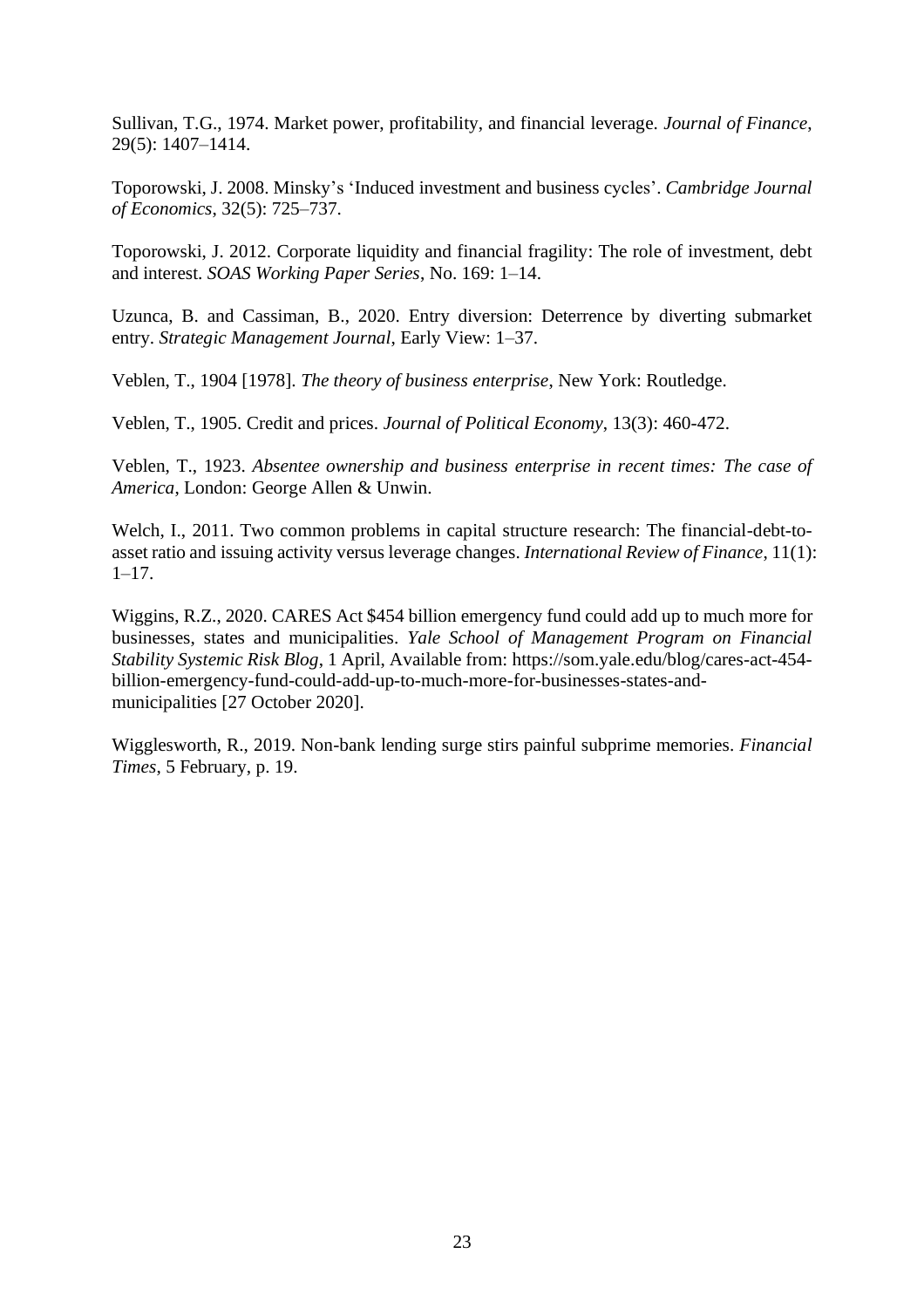## **Appendix**

Our total sample from Compustat comprises 272,406 firm-year observations for non-financial corporations headquartered in the US over the period from 1950 to 2019. To arrive at this number of firm-year observations, we have followed a strict filtering procedure, one that aims to eliminate problematic entries while at the same time maximizing the sample size. To filter out the financial sector, we have excluded all firms with a Standard Industrial Classification (SIC) code starting with '6'. Furthermore, to filter out all foreign corporations we have only included firms with an ISO country code for their headquarters (LOC) of 'USA' and with a company currency code (CURCD) of 'USD'. As shown in Table A1, to remove problematic entries, we have excised all observations for a firm in any given year that records negative values for any of our variables other than net income, and we have dropped all firm-year observations with missing data for any of our variables other than dividends and share repurchases. The number of blank entries for the dividend and share repurchase variables is considerable, and we have therefore imputed zeros for these blank observations. Having crosschecked firm-year observations with corresponding entries on the Orbis and Zephyr databases, we are confident that blanks registered by companies for both dividends and stock buybacks are in fact zeros.

| Data Item<br>(mnemonic)                         | Remove all data of a firm in a given<br>year if variable observation missing,<br>or impute zero to the variable? |  |  |  |
|-------------------------------------------------|------------------------------------------------------------------------------------------------------------------|--|--|--|
| $\text{Assets} - \text{Total}(\text{at})$       | Remove                                                                                                           |  |  |  |
| Capital Expenditures (capx)                     | Remove                                                                                                           |  |  |  |
| Debt in Current Liabilities (dlc)               | Remove                                                                                                           |  |  |  |
| Dividends $-$ Total (dvt)                       | Impute zero                                                                                                      |  |  |  |
| Interest and Related Expense (xint)             | Remove                                                                                                           |  |  |  |
| Liabilities $-$ Total (1t)                      | Remove                                                                                                           |  |  |  |
| Long-term Debt (dltt)                           | Remove                                                                                                           |  |  |  |
| Net Income (ni)                                 | Remove                                                                                                           |  |  |  |
| Purchase of Common and Preferred Stock (prstkc) | Impute zero                                                                                                      |  |  |  |
| Revenue (revt)                                  | Remove                                                                                                           |  |  |  |

Table A1. Description of Variables

As shown in Table A2, our sample size fluctuates over time. The small number of firms in an average year for the 1950s and 1960s mean that the data for those decades should be approached with caution. But we do not think that fluctuations in the number of firms in the sample has a significant distorting effect on the trends identified in our analysis.